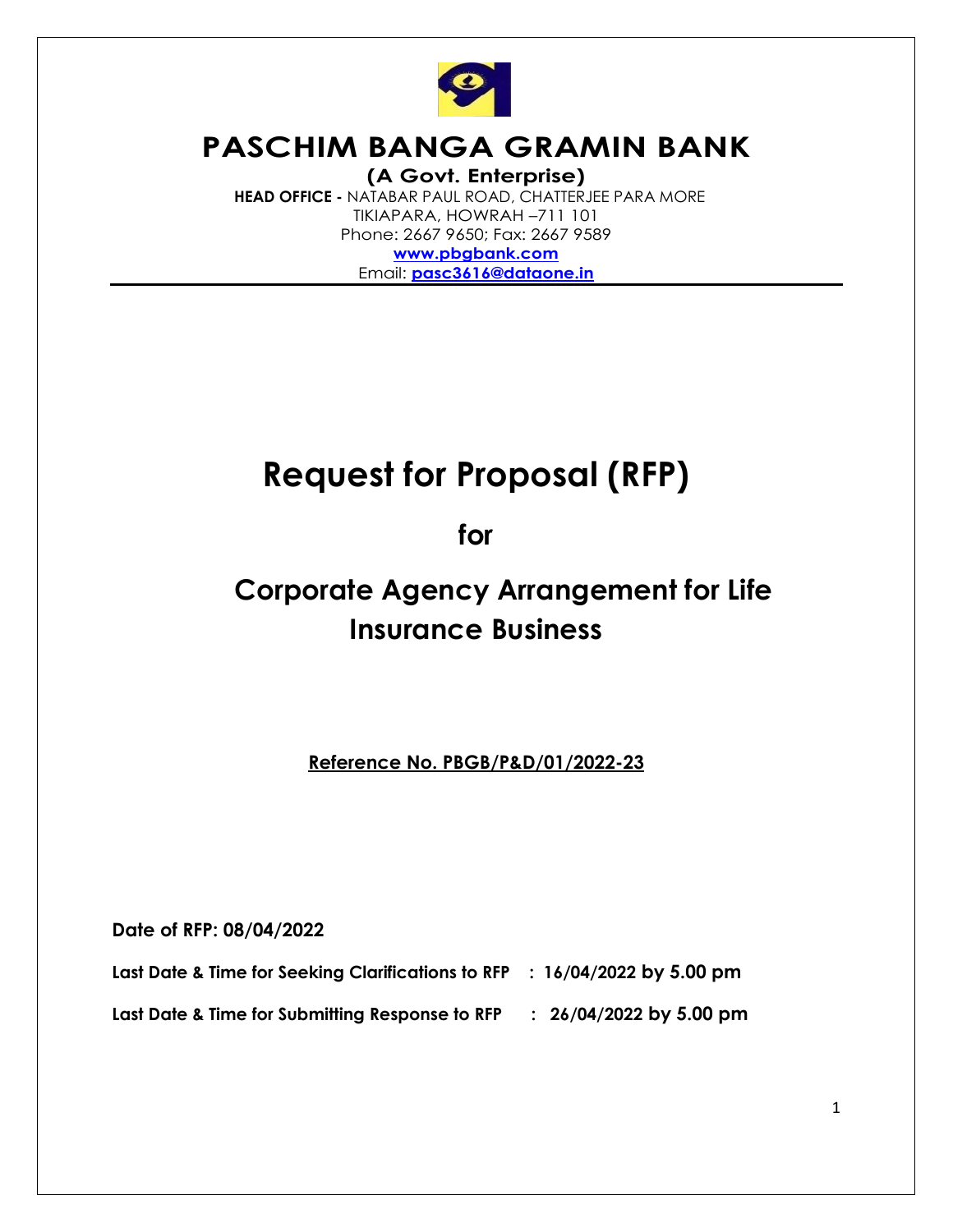### **A. General Information**

Paschim Banga Gramin Bank, a premier Regional Rural Bank (hereinafter called the "Bank") is exploring the possibility of entering into a distribution partnership of life insurance products by way of Corporate Agency Arrangement In view of the new Corporate Agency guidelines notified by IRDAI, for which bank invites proposals from eligible life insurance companies in India ("Bidder").

Bidders are hereby advised to carefully review and submit all relevant information as sought in the RFP.

Details of the objectives, eligibility and qualification criteria, data & documents required to be submitted along with RFP, Criteria that would be adopted for evaluation of the responses for short listing and other information is contained in the RFP document. The RFP document can be downloaded from the Bank"s website **[www.pbgbank.com](http://www.pbgbank.com/)**.

### **B. About Paschim Banga Gramin Bank**

Paschim Banga Gramin Bank is a Regional Rural Bank, sponsored by UCO Bank. The area of operation of the Bank is spread over to 5 districts of West Bengal namely Howrah, Hooghly, Purba Bardhaman, Paschim Bardhaman and Birbhum. The Bank has 230 branches. The Bank is Corporate Agent of United India Insurance Company Ltd, Magma HDI General Insurance Company Limited and Future Generali India Insurance Company Limited for General Insurance Business and Life Insurance Corporation of India and Bajaj Allianz life insurance co. ltd for life insurance business respectively which will be continued till expiry of agreement.

### **Highlights of the Bank's Performance**

| Parameter              | As on 31st March 2022<br>(Provisional)<br>(Amount in Crore) |
|------------------------|-------------------------------------------------------------|
| <b>Total Deposits</b>  | 6252.47                                                     |
| <b>Total Advances</b>  | 3439.51                                                     |
| <b>Savings Deposit</b> | 3508.30                                                     |
| Net Interest Income    | 274.07                                                      |
| Operating Profit       | 26.62                                                       |

 **Bank has a Customer Base of above 32 Lac Customers as on 31.03.2022**  For further details please visit Bank"s website **www.pbgbank.com**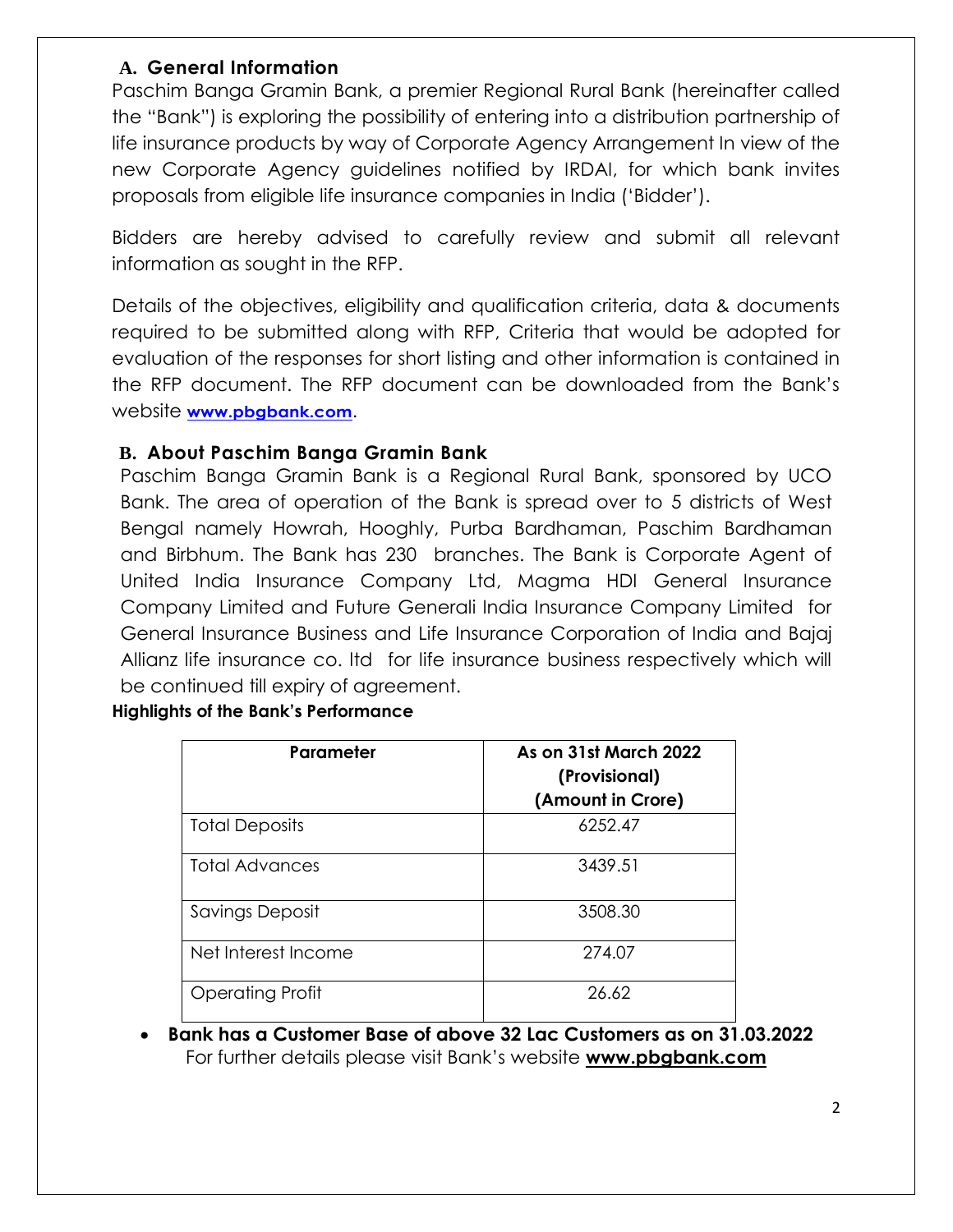### **C. Objectives**

1.1 In view of the new Corporate Agency guidelines notified by IRDAI, Bank has decided to go for maximum 3 tie up for Life Insurance Business.

1.2 With a view to provide full range of financial products to its customers and to realize full value of its reach and customer base, Bank has taken a view to evaluate and thereafter enter into Corporate Agency Arrangement for distribution of Life Insurance products, subject to all statutory clearances and approvals from all relevant Authorities in this behalf, under the extant laws and regulatory framework.

1.3 The Bank would like to enter into a Corporate Agency Arrangement with a shortlisted Life Insurance Company.

1.4 Once the responses to the RFP are received, the Bank will start the evaluation process and finalize the most suitable Life Insurance Company.

### **D. Bidder's Eligibility Criteria (All mandatory provisions) :**

It is mandatory for the potential bidders to ensure that the following minimum eligibility criteria are met in order to participate in the process:

- 1. Should have been registered with IRDA under the Life Insurance category.
- 2. Should have a valid IRDA license as on date of submission of RFP response, for procuring insurance business in India.
- 3. Should have the minimum solvency ratio of 1.5 as on 31.03.2022
- 4. Should have been operational atleast 5 years in India as on the date of submission of response to RFP.
- 5. Should have comprehensive range of products to cater to the various segments of customers.
- 6. Should have bouquet of Insurance products including Loan protection products.
- 7. Should not black listed for last 5 years.
- 8. Should have Claim Settlement Ratio 95% or above for last 3 years.
- 9. The bidder should have corporate tie up with Public Sector Banks (Nationalized bank) or Regional Rural Banks.
- 10.No Penalty imposed by IRDA for last 3 years
- 11. The bidder should have physical presence atleast in our 2 districts of West Bengal namely Howrah, Hooghly, Purba Bardhaman, Paschim Bardhaman and Birbhum.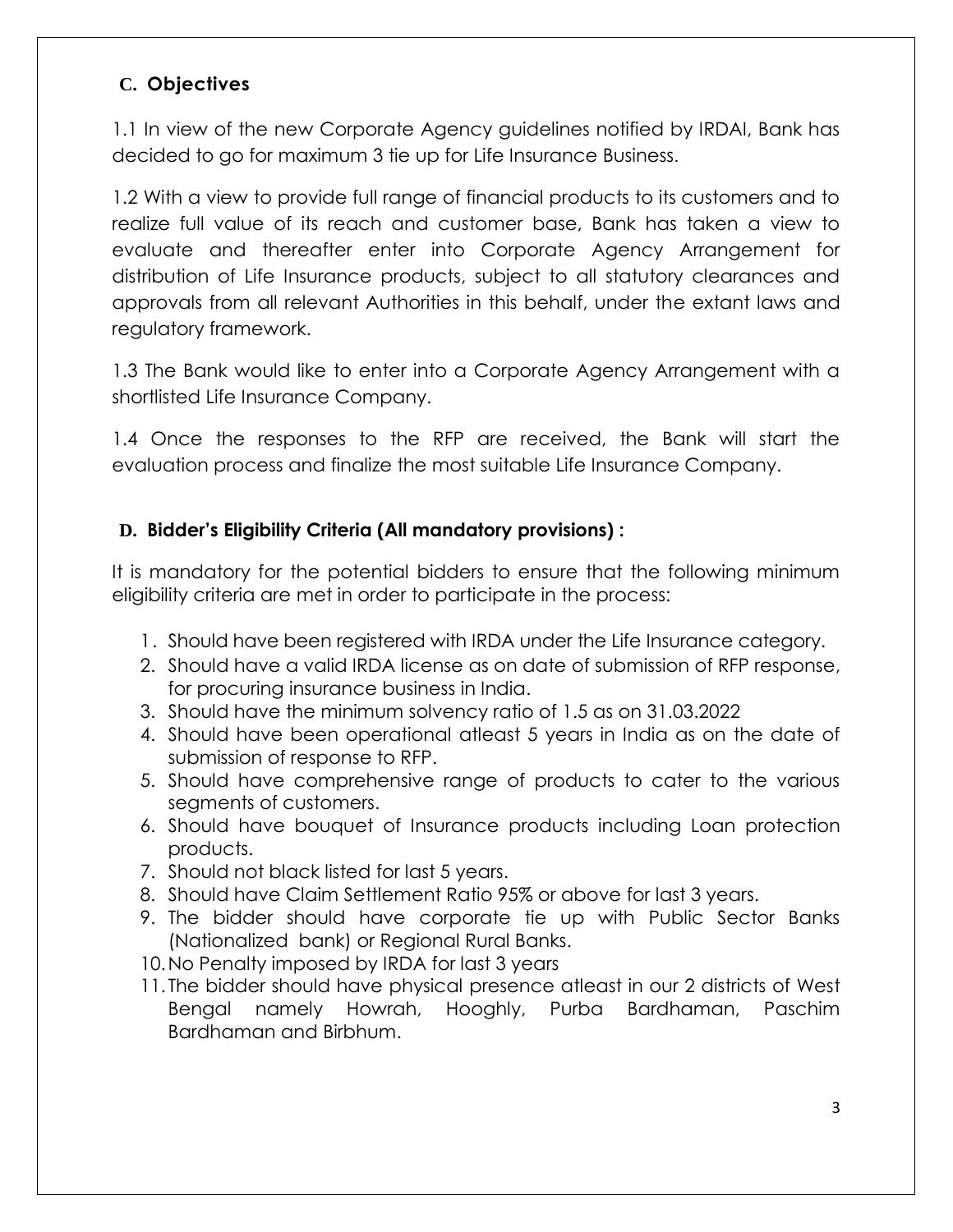### **E. Clarification and Amendment of RFP Documents**

The Bidder may request a clarification on any clause in the RFP document up to **Apr 16, 2022.** Any request for clarification must be sent by standard electronic means to [ho.planing@mail.pbgb.co.in](mailto:ho.planing@mail.pbgb.co.in) **with cc to** [pasc3616@dataone.in.](mailto:pasc3616@dataone.in) The Bank will respond in writing or by standard electronic means and load the responses on its website latest by **Apr 20, 2022**.

At any time before the submission of Proposals, the Bank may amend the RFP by issuing an addendum and hosting it in the Bank"s website. The addendum will be binding on all the bidders. To give Bidders reasonable time in which to take an amendment into account in their Proposals the Bank may, if the amendment is substantial, extend the deadline for the submission of Proposals.

### **F. Rejection of Bids**

The Bank reserves the right to reject the Bid if,

- Insurer does not meet any of the pre-bid eligibility criteria mentioned under section D
- The Bid is incomplete as per the RFP requirements
- Any condition stated by the Bidder is not acceptable to the Bank
- If the RFP and any of the terms and conditions stipulated in this document are not accepted by the authorized representatives of the Bidder
- Required information is not submitted as per the format given
- Any information submitted by the Bidder is found to be untrue / fake / false
- The Bidder does not provide, within the time specified by the Bank, the supplemental information / clarification sought by the Bank for evaluation of the Bid.

The Bank shall be under no obligation to accept any offer received in response to this RFP and shall be entitled to reject any or all offers without assigning any reason whatsoever. The Bank may abort the entire process at any stage without thereby incurring any liability to the affected Bidder(s) or any obligation to inform the affected Bidder(s) of the grounds for Bank's action.

In order to promote consistency among the Proposals and to minimize potential misunderstandings regarding how Proposals will be interpreted by the Bank, the format in which Bidders will specify the fundamental aspects of their Proposals has been broadly outlined in this RFP.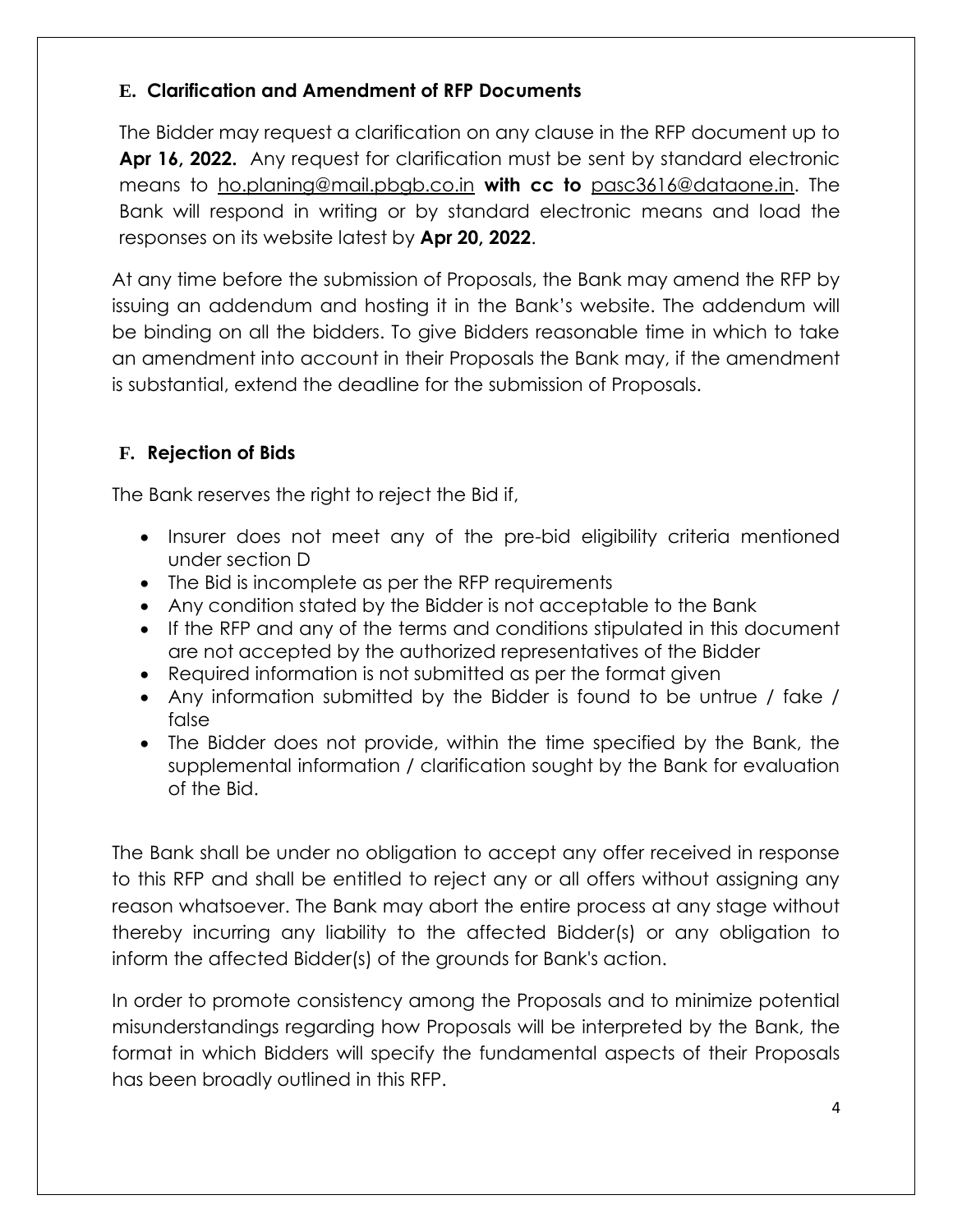The deadline for submission of the Proposals is mentioned on the cover page of this document. Proposals received after the specified time on the last date shall not be eligible for consideration and shall be summarily rejected.

In case of any change in deadline the same shall be updated on the bank"s website and shall be applicable uniformly to all bidders.

### **G. Proposal Validity**

All Proposals shall be valid for a period of 180 days from the last date of submission mentioned in Section H. The Bank will make its best effort to complete the process within this period. However, should the need arise the Bank may request the Bidder to extend the validity period of their proposals. Bidders, who do not agree, have the right to refuse to extend the validity of their Proposals; under such circumstance, the Bank shall not consider such proposal for further evaluation.

### **H. Short listing & Selection of Insurance Partner :**

The RFP response may be sent or submitted at Head Office of Paschim Banga Gramin Bank at the following address, complete with all the requirements as given in the RFP document latest by **17:00 hours by 26.04.2022** addressed to :

### *The General Manager Paschim Banga Gramin Bank HO* : Natabar Paul Road, Chatterjee Para More, Tikiapara, Howrah - 711 101, *West Bengal*

# **Bids once submitted will be treated as final and no further correspondence would be entertained on this. No proposal will be accepted after this date and time.**

Bank will not be responsible for any postal delays and submission by way of email is not acceptable. Bidders are to submit the RFP in hardcopy format in original along with one set of photocopy and 2 soft copies by means of CD/USB .The documents in the CD should be in no other format other than word, excel ,power point and pdf.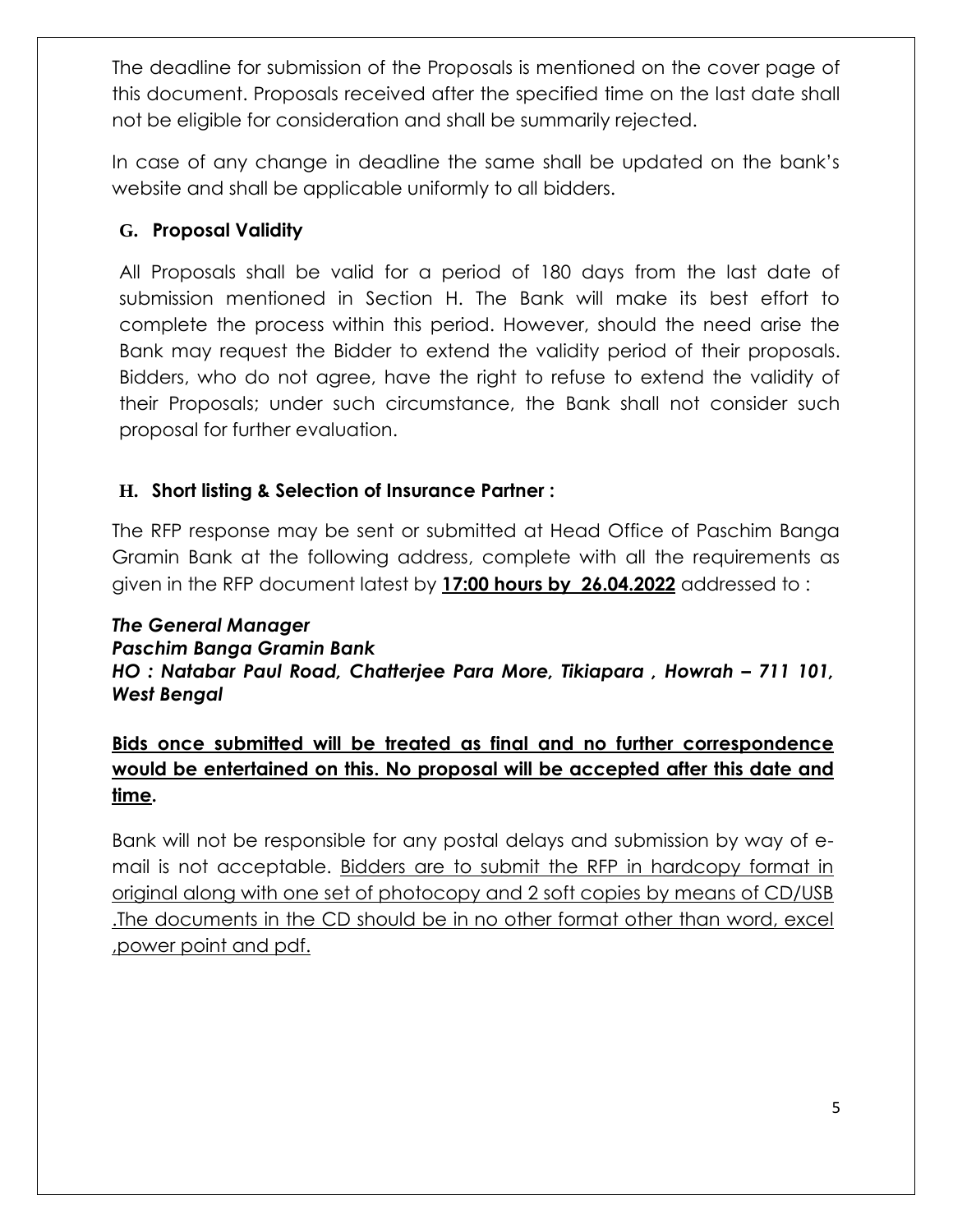### **Selection Process:**

The Selection process will be split into 3 stages.

**Stage 1 -** A proposal shall be rejected, if it does not meet the bidder's eligibility criteria as elaborated under section "D" of this document. Only eligible proposals shall be further taken up for selection.

**Stage 2 –** Technical selection of all eligible bids will be done on the basis of the information sought in Form 1 to Form 13 along with other information submitted by bidders. This will carry a weightage of 70 marks. The short listing will be based on the selection parameters & the weightage for each of these parameters shown in the table below-

Parameters and Weightage for Selection of Bids of Bidders meeting the Eligible Criteria –

| SI <sub>No</sub> - | Parameter                                | Weightage      |
|--------------------|------------------------------------------|----------------|
|                    | No. of years operation in India          | 7              |
| $\overline{2}$     | Non-Bank Promoted Company                | 7              |
| 3                  | Solvency Ratio                           | $\overline{7}$ |
| $\overline{4}$     | Penalty by IRDAI                         | 7              |
| 5                  | Claim Settlement Ratio (Group)           | 7              |
| 6                  | Grievance Redressal                      | 7              |
| 7                  | Manpower Support                         | 7              |
| 8                  | <b>Persistency Ration</b>                | 7              |
| 9                  | Physical Branch in our area of operation | 7              |
| 10                 | Tie up with PSBs and RRBs                | 7              |
|                    | <b>Total</b>                             | 70             |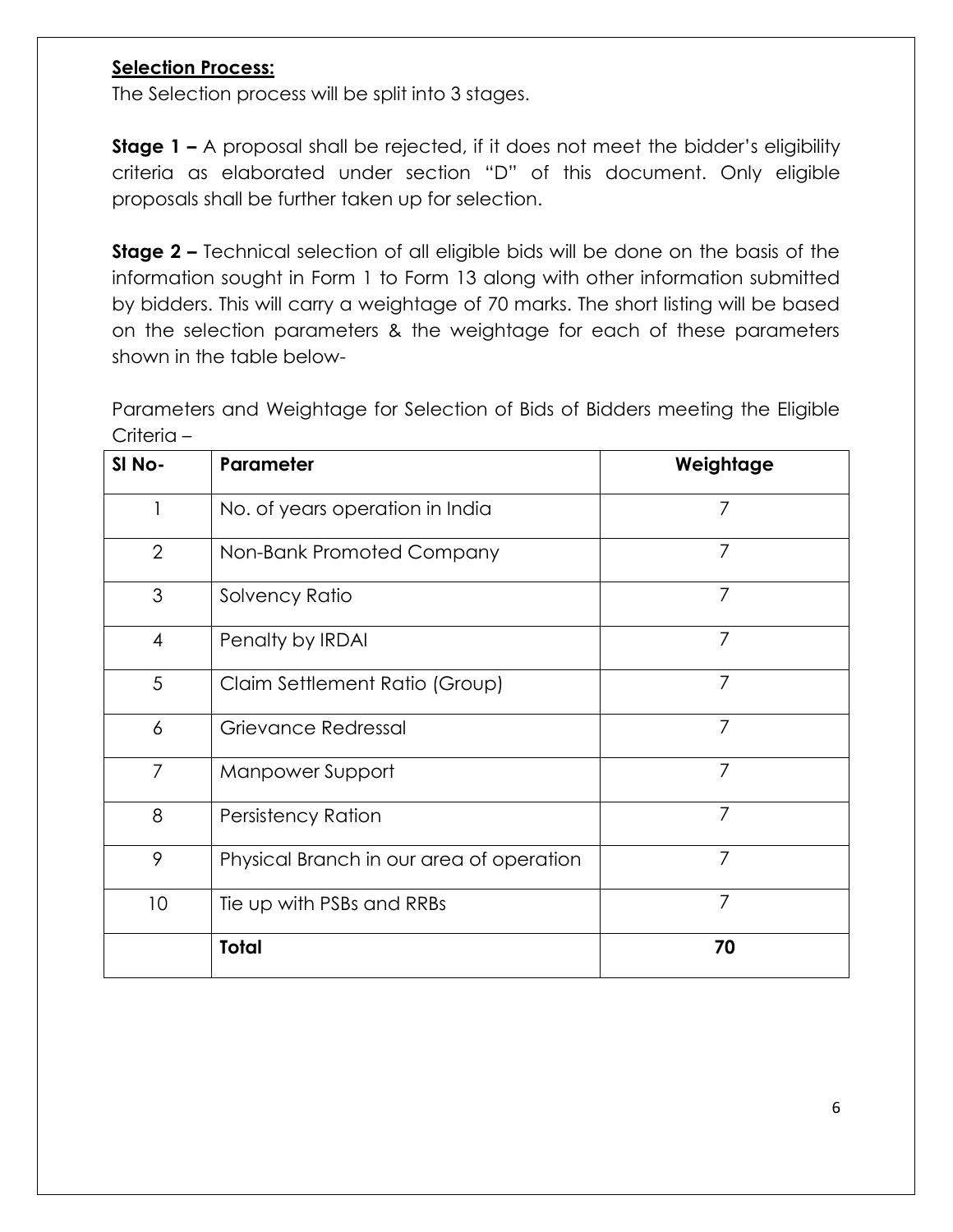| SI. | <b>Main Parameter</b>                             | <b>Conditions</b>                                                | weightage      |
|-----|---------------------------------------------------|------------------------------------------------------------------|----------------|
|     |                                                   | 10 yrs or above                                                  | $\overline{7}$ |
| 1   | Nos of year Operated in India                     | 5 or more years to 10 Years                                      | 4              |
|     |                                                   | Less than 5 years                                                | $\Omega$       |
|     |                                                   |                                                                  |                |
|     |                                                   | If Yes                                                           | 7              |
| 2   | Non-Bank Promoted Company                         | If No                                                            | 4              |
|     |                                                   |                                                                  |                |
|     |                                                   | 3% or above                                                      | 7              |
| 3   |                                                   | 2% or above to 3%                                                | 5              |
|     | Solvency ratio                                    | 1.5% or above to 2%                                              | 3              |
|     |                                                   | Less than 1.5%                                                   | 0              |
|     |                                                   |                                                                  |                |
|     |                                                   | No Penalty within 5 years                                        | 7              |
| 4   | Penalty imposed By IRDAI                          | No Penalty within 3 years                                        | 4              |
|     |                                                   | Penalty imposed within 3 years                                   | $\Omega$       |
|     |                                                   |                                                                  |                |
|     |                                                   | 98% or more                                                      | 7              |
| 5   | Claims settlement Ratio                           | 95% or more to 98%                                               | $\overline{4}$ |
|     |                                                   | Less than 95%                                                    | 0              |
|     |                                                   |                                                                  |                |
|     | Grievance Redressal                               | Less than 1%                                                     | $\overline{7}$ |
| 6   |                                                   | 1% or more to 3%                                                 | 5              |
|     |                                                   | 3% or more to 5%                                                 | $\overline{2}$ |
|     |                                                   | More than 5%                                                     | 0              |
|     |                                                   |                                                                  |                |
|     |                                                   | If started Buisness with PBGB with 10                            | $\overline{7}$ |
| 7   | Manpower Support                                  | or more Manpower                                                 |                |
|     |                                                   | If started Buisness with PBGB with 6                             | $\overline{4}$ |
|     |                                                   | or more to 10 Manpower                                           |                |
|     |                                                   | If started Buisness with PBGB with                               | $\overline{2}$ |
|     |                                                   | less than 6 Manpower                                             |                |
|     |                                                   |                                                                  |                |
| 8   |                                                   | If more than or equal to 75%                                     | 7              |
|     | Persistency Ratio (13 month)                      | 60% or above to 75%                                              | 4              |
|     |                                                   | 50% or above to 60%                                              | $\overline{2}$ |
|     |                                                   | If less than 50%                                                 | 0              |
|     |                                                   |                                                                  | $\overline{7}$ |
| 9   |                                                   | 5 or more physical branch in our area<br>of operation            |                |
|     | No of Physical Branch in our area of<br>operation |                                                                  | 4              |
|     |                                                   | 2 or more to 4 physical branch in in                             |                |
|     |                                                   | our area of operation                                            |                |
|     |                                                   |                                                                  |                |
|     |                                                   | Less than 2 physical branch in our area                          | $\mathbf 0$    |
|     |                                                   | of operation                                                     |                |
|     |                                                   |                                                                  |                |
| 10. | Tie up with PSBs and RRBS                         | Having Corporate tie up arrangements<br>with 5 or more PSBs/RRBs | $\overline{7}$ |
|     |                                                   | Having Corporate tie up arrangements                             | 4              |
|     |                                                   | with 2 - 4 PSBs/RRBs                                             |                |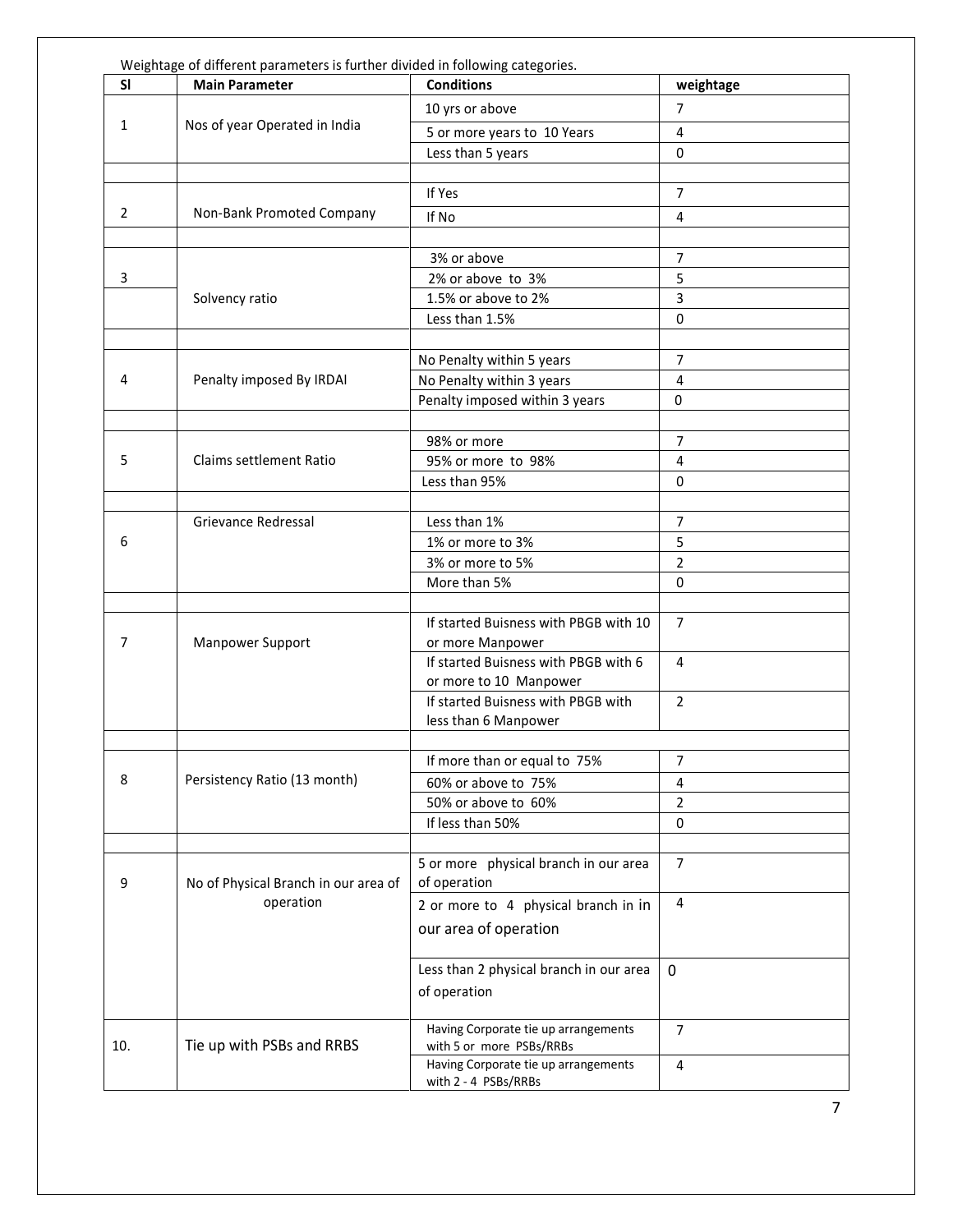|  | Having Corporate tie up arrangements<br>with 1 PSBs/RRBs  |  |
|--|-----------------------------------------------------------|--|
|  | Having Corporate tie up arrangements<br>with No PSBs/RRBs |  |

Bidders will also carry weightage on Digital Infrastructure & capability to integrate with Bank"s Core Banking Solution and Risk Mitigation Measures to comply with the regulations.

Bids will be opened in presence of Bidders' representatives (maximum two representatives per Bidder) who choose to attend

**Stage 3-** Upon RFP selection, the bank reserve the right to invite the number of eligible companies/bidder or as it may deem fit for presentation before a committee of Senior Executives appointed by the Bank. The Presentation will be scheduled on a specified day and time. The Presentation will carry a weightage of 30 marks. Successful bidders will be intimated about the date & time of presentation and will have to make their own travel and stay arrangements at their own cost. Bank will not bear the cost for the same. The bank reserves the right to invite any number of bidders to make a presentation at its own discretion without assigning any reason.

- Bidders will be ranked on the basis of the sum total of the marks scored in technical evaluation process and the presentations made by the shortlisted bidders. The bank intends to enter into corporate agency arrangements with the top 3 or 2 or 1 bidder or may not enter into agreement with any one.
- The corporate agency arrangement would be for a period of 3 years. The agreement shall be subject to termination including for convenience at the sole discretion of the Bank without assigning any reasons.
- In case the successful bidders are not agreeable to signing the service level agreements or impose any conditions not acceptable to the bank or communicate any changes from their stated responses in the RFP or presentations made to the bank which may not be acceptable to the bank, the bank may at its sole discretion decide to partner with the next ranked bidder/bidders. Here it would be pertinent to mention that Bank shall be within its rights to stipulate such terms and conditions as it may deem fit including the good practices to be followed by the insurance company and those which it should not adopt in the Service Level Agreement/ Memorandum of Understanding.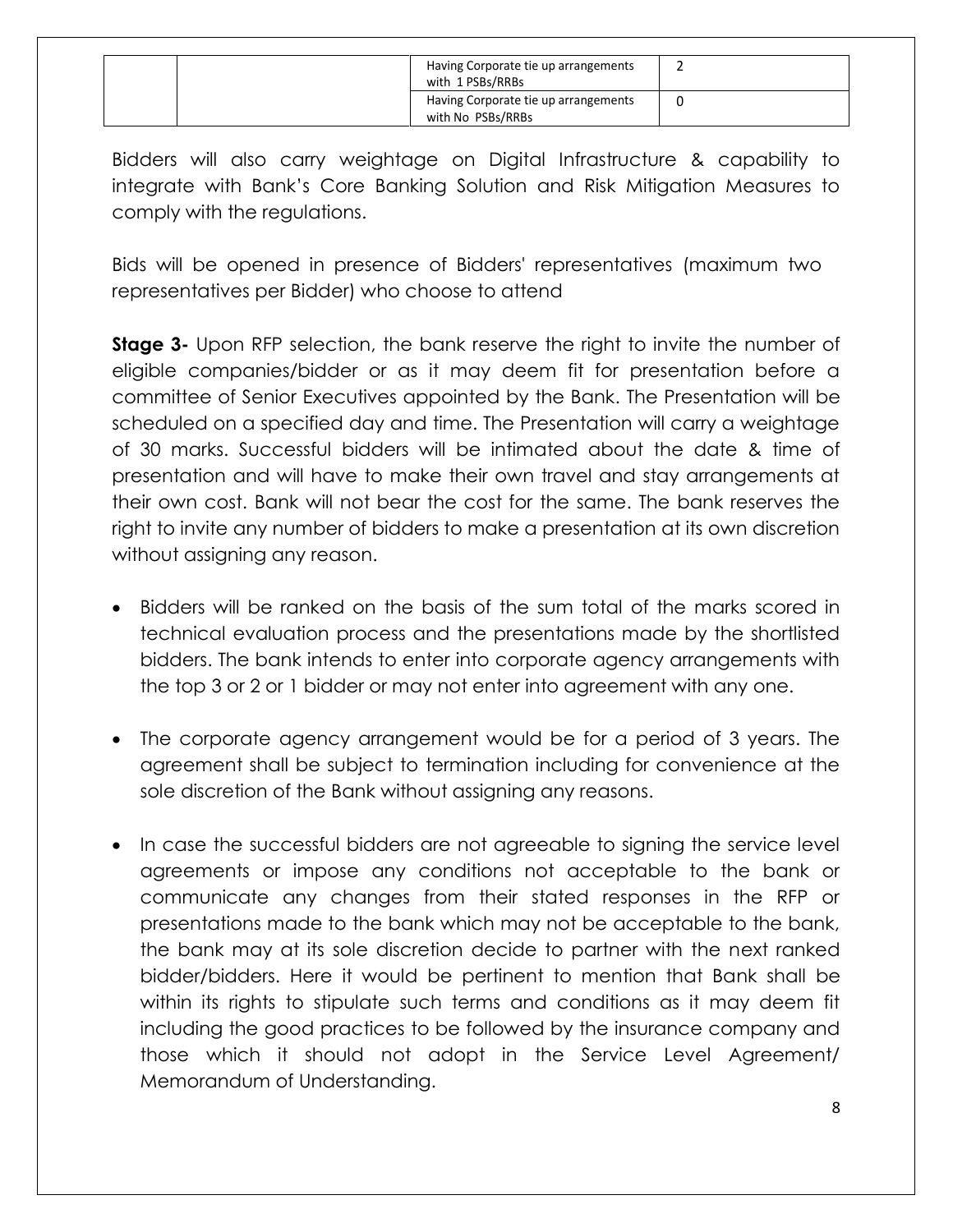The Bank reserves the right to accept or reject any application without assigning any reason whatsoever.

### **I. Preparation of Proposals**

The original bid shall contain no interlineations or overwriting, except as necessary to correct errors made by the Bidders themselves. The person, who has signed the proposal, must initial such corrections.

An authorized representative who would be signing the Submission letter shall initial all pages of the original Bid Document with company seal.

The Bid documents along with the data as per the formats mentioned in the Data Sheet must be submitted at the same time but in a single sealed envelope duly super scribed as *"Paschim Banga Gramin Bank – RFP for Corporate Agency for Life Insurance"* 

From the time the Proposals are submitted to the time the Bidders are shortlisted, the Bidder should not contact the Bank on any matter. Any effort by Bidders to influence the Bank in the examination, evaluation, ranking of Proposals, and recommendation for award shall result in the rejection of the Bidders" Proposal. The Bank reserves the right to seek clarifications from the Bidders.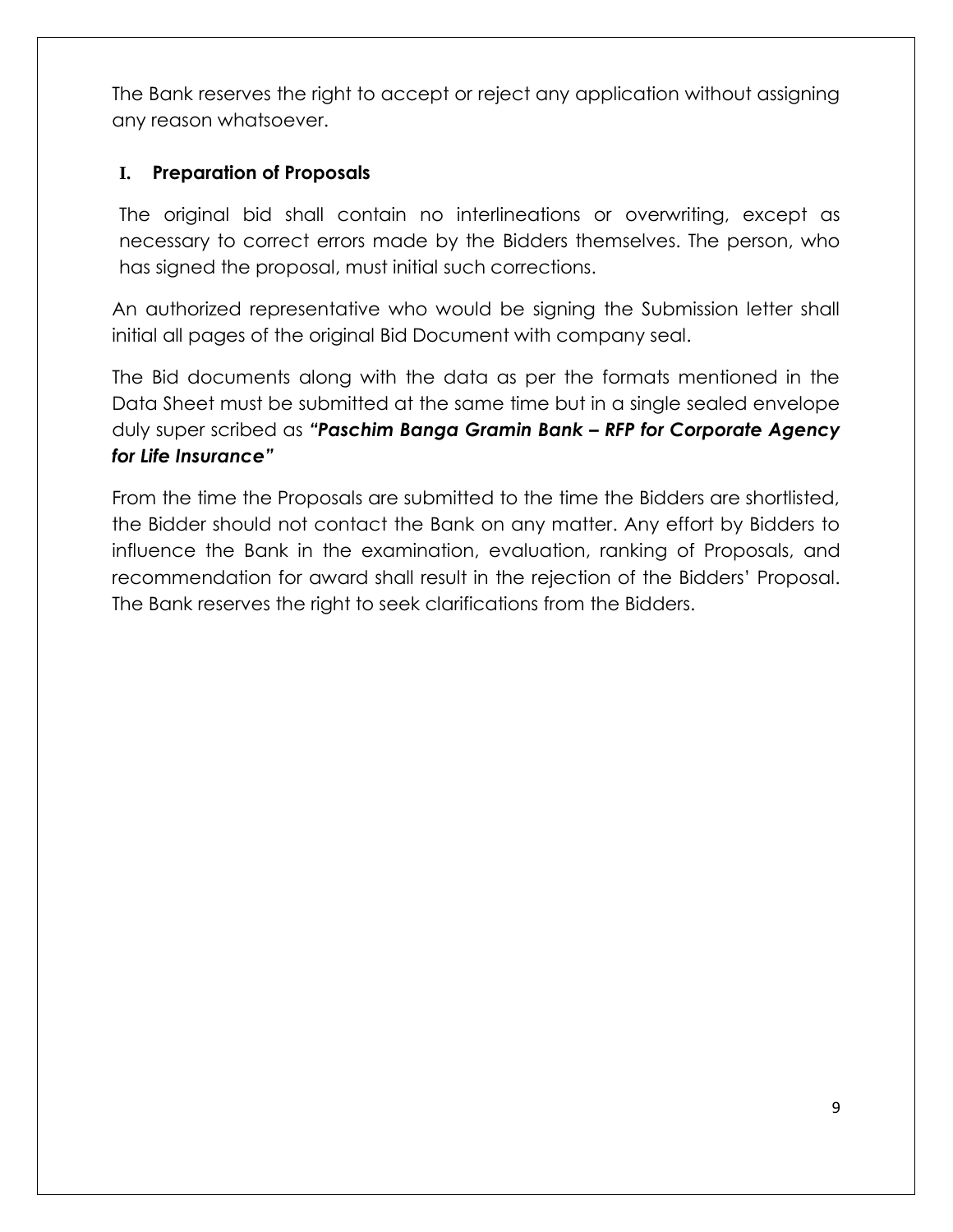### **Covering Letter for Proposal submission**

### **(To be submitted on Company Letter head)**

### [Location, Date]

 $To:$ 

*The General Manager Paschim Banga Gramin Bank HO : Natabar Para Road, Chatterjee Para More, Tikiapara, Howrah – 711 101 West Bengal*

Dear Sir,

### **Sub: RFP for proposed Corporate Agency Arrangement with PBGB for Life Insurance**

1. We, the undersigned are duly authorized to represent and act on behalf of [insert] **("Bidder")**

2. Having reviewed and fully understood all information provided in the RFP Document issued by the Bank, we [Bidder Name] are hereby submitting our Bid.

3. Our Bid is unconditional, valid and open for acceptance by Bank up until 180 days from the last date of submission of the RFP.

4. We undertake that we shall make available to the Bank any additional information / clarification it may find necessary or require to supplement or authenticate the Bid.

5. We hereby agree, undertake and declare as under:

- a. In the event that the Bank discovers anything contrary to our above declarations, it is empowered to forthwith disqualify us and our Bid.
- b. We undertake that in case there is any change in facts or circumstances during the Bidding process, and we are being disqualified in terms of the RFP, we shall intimate the Bank of the same immediately.
- c. We further declare that we have not been declared ineligible for corrupt or fraudulent practices in any bidding process in the past five years.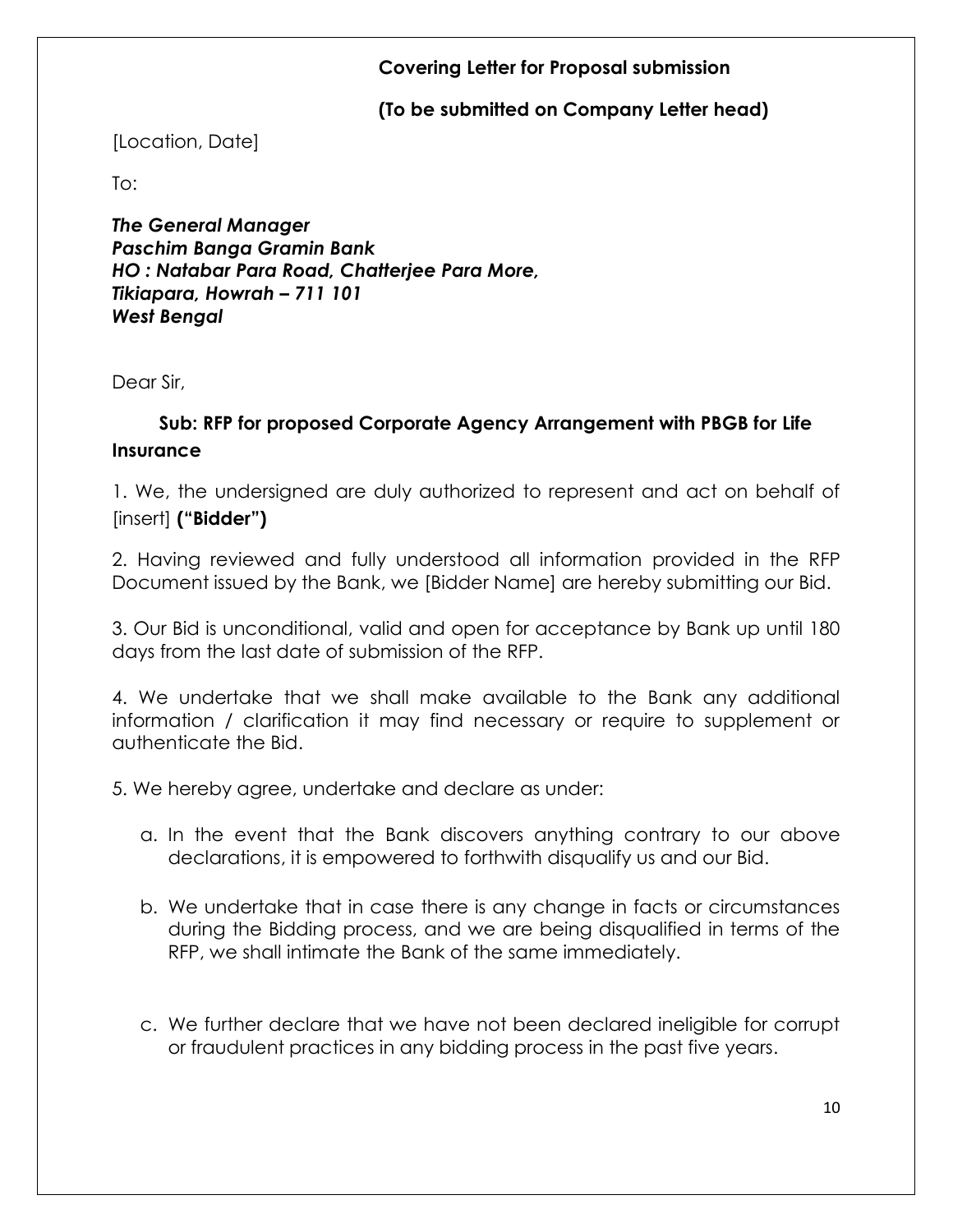- d. We confirm that the Bank and its authorized representatives are hereby authorized to conduct any inquiry or investigation to verify the veracity of the statements, documents, and information submitted in connection with this Bid and to seek clarifications from our advisors and clients regarding any financial and technical aspects.
- e. We hereby irrevocably waive any right which we may have at any stage at law or howsoever otherwise arising to challenge or question any decision taken by the Bank in connection with the selection of the Bidder or in connection with the Bidding process, in respect of the above mentioned Proposed Tie-up and the terms and implementation thereof.
- 6. We understand that:
	- a. All information submitted under this Bid shall remain binding upon us
	- b. The Bank may in their absolute discretion reject or accept any Bid or cancel the Bidding Process
	- c. Bank has the right to reject our Bid without assigning any reason for the Proposed Tie- up and can also reject all Proposals. Otherwise and hereby we waive our right to challenge the same on any account whatsoever.
	- d. Bank is not bound to accept any Bid that it may receive pursuant to the RFP
- 7. We acknowledge that the Bank will be relying on the information provided in the Bid and the documents accompanying such Bid for selection of the Bidders and we declare that all statements made by us and all the information pursuant to this letter are complete, true and accurate to the best of our knowledge and belief.
- 8. We hereby unconditionally undertake and commit to comply with the timelines as specified in terms of the RFP or as extended by the Bank from time to time at its sole discretion.

9. This Bid shall be governed by and construed in all respects according to the laws of India. Courts in Kolkata shall have exclusive jurisdiction in relation to any dispute arising from the RFP, this Bid and the Bid process.

We confirm that we are complying to the IRDA guidelines.

Name of the Bidder

Signature of the Authorized Person

Name of the Authorized Person (Company rubber stamp/seal)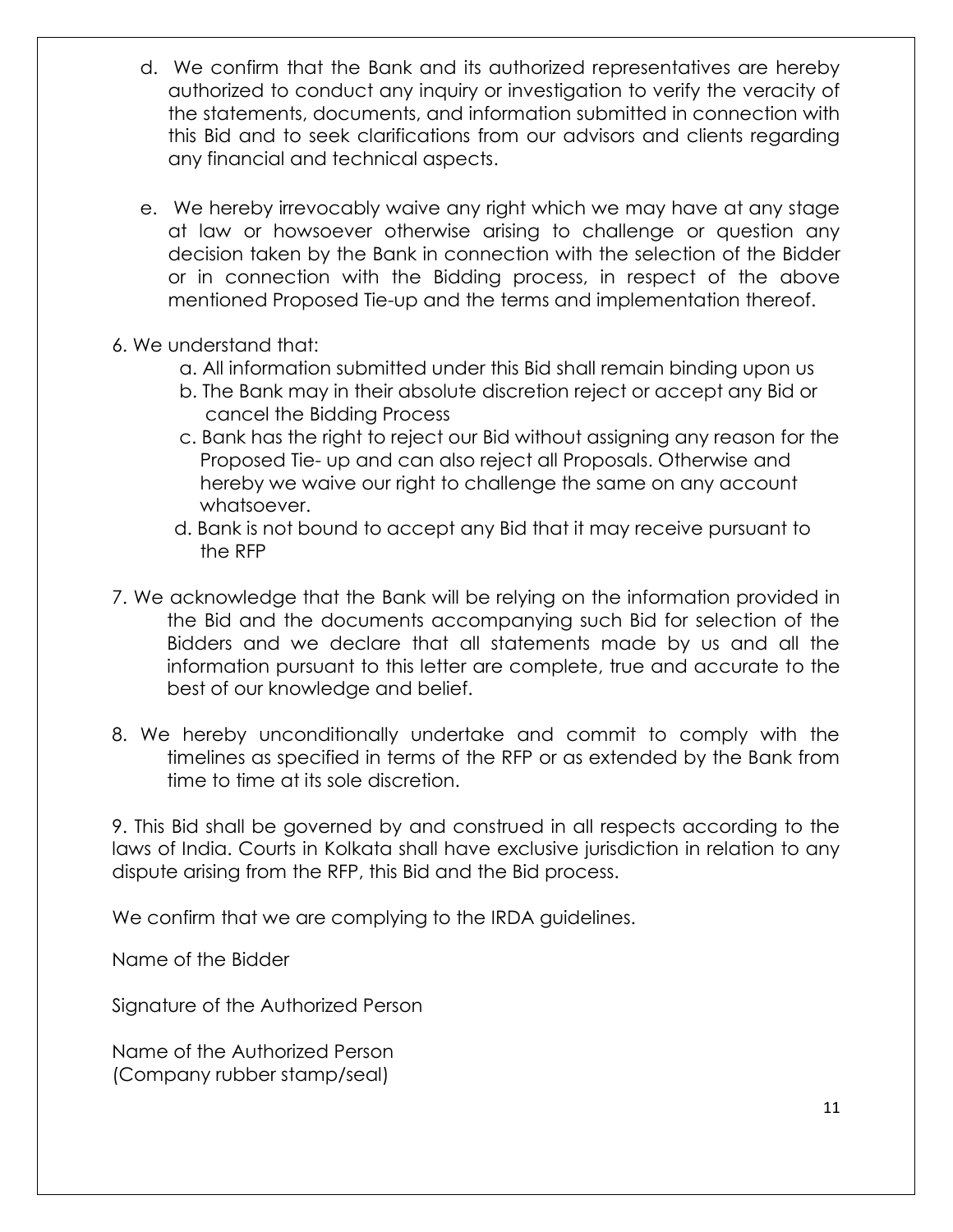## **A.** SNAPSHOT

|                     | Name of the Applicant Firm                       |           |           |           |
|---------------------|--------------------------------------------------|-----------|-----------|-----------|
|                     | <b>Board No.s - Head Office</b>                  |           |           |           |
|                     | Website                                          |           |           |           |
|                     | Complete address-H.O                             |           |           |           |
| $\overline{2}$      | the<br>company<br>bank<br>ls.<br>promoted?       |           |           |           |
| $\overline{3}$      | Names of the JV Partners & %<br>of share holding |           |           |           |
|                     |                                                  |           |           |           |
|                     |                                                  |           |           |           |
| $\overline{4}$      | Date of Commencement of<br>Business (MM/YYYY)    |           |           |           |
| 5                   | Number of Branches as<br>on<br>31.03.21          |           |           |           |
| $\overline{6}$      | <b>Financial Information</b>                     | 2019-2020 | 2020-2021 | 2021-2022 |
|                     | 1. Invested Capital (INR Crore)                  |           |           |           |
|                     | 2. Profit after Tax (INR Crore)                  |           |           |           |
|                     |                                                  |           |           |           |
|                     | 3. Accum. Profit/ Loss(INR<br>Crore)             |           |           |           |
|                     | 4. Networth (INR Crore)                          |           |           |           |
|                     | 5. Solvency Ratio                                |           |           |           |
|                     | 6. Total AUM (INR Crore)                         |           |           |           |
| 7                   | <b>Business Growth</b>                           | 2019-2020 | 2020-2021 | 2021-2022 |
|                     | 1. Number of Policies                            |           |           |           |
|                     | 2. Gross Direct Premium (INR)                    |           |           |           |
| $\overline{\infty}$ | Claim Settlement Ratio                           | 2019-2020 | 2020-2021 | 2021-2022 |
|                     | Claims Settlement Ratio  –                       |           |           |           |
|                     | Individual                                       |           |           |           |
|                     | Claims Settlement Ratio –<br>Group               |           |           |           |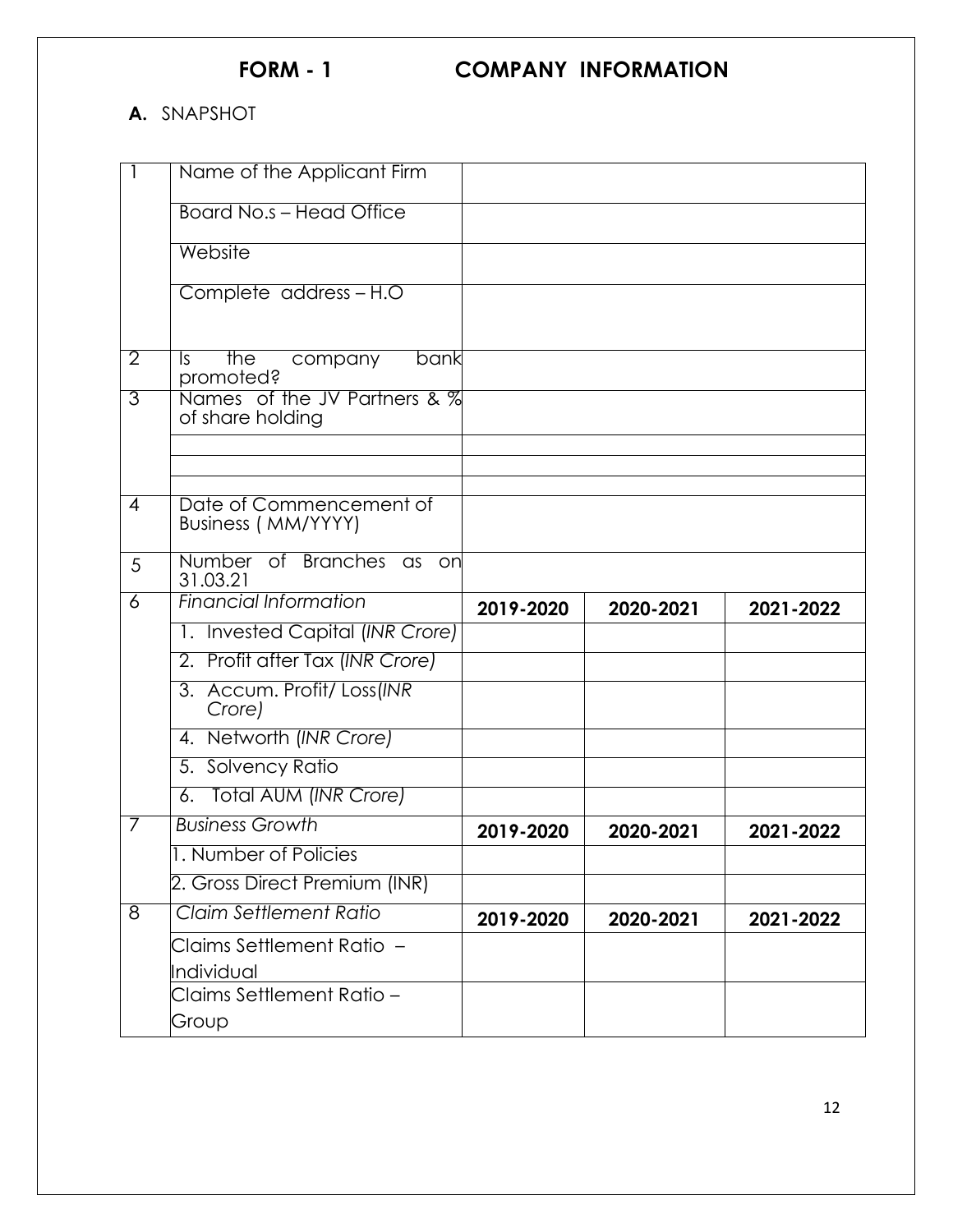B. Please provide the List of Top of Management Executives with Names , Designations and E Mail id"s

| <b>Name</b> | <b>Designation</b> | <b>E</b> Mail Id |
|-------------|--------------------|------------------|
|             |                    |                  |
|             |                    |                  |
|             |                    |                  |
|             |                    |                  |
|             |                    |                  |

- C. Please provide the present hierarchy of Bancassurance Department in your organization
- D. Please provide District Wise list of number of Physical branches in West Bengal as on March 31, 2022

| S No. | <b>District in West Bengal</b> | <b>No. of Branches</b> |
|-------|--------------------------------|------------------------|
|       | Howrah                         |                        |
|       | Hooghly                        |                        |
|       | Purba Bardhaman                |                        |
|       | Paschim Bardhaman              |                        |
|       | Birbhum                        |                        |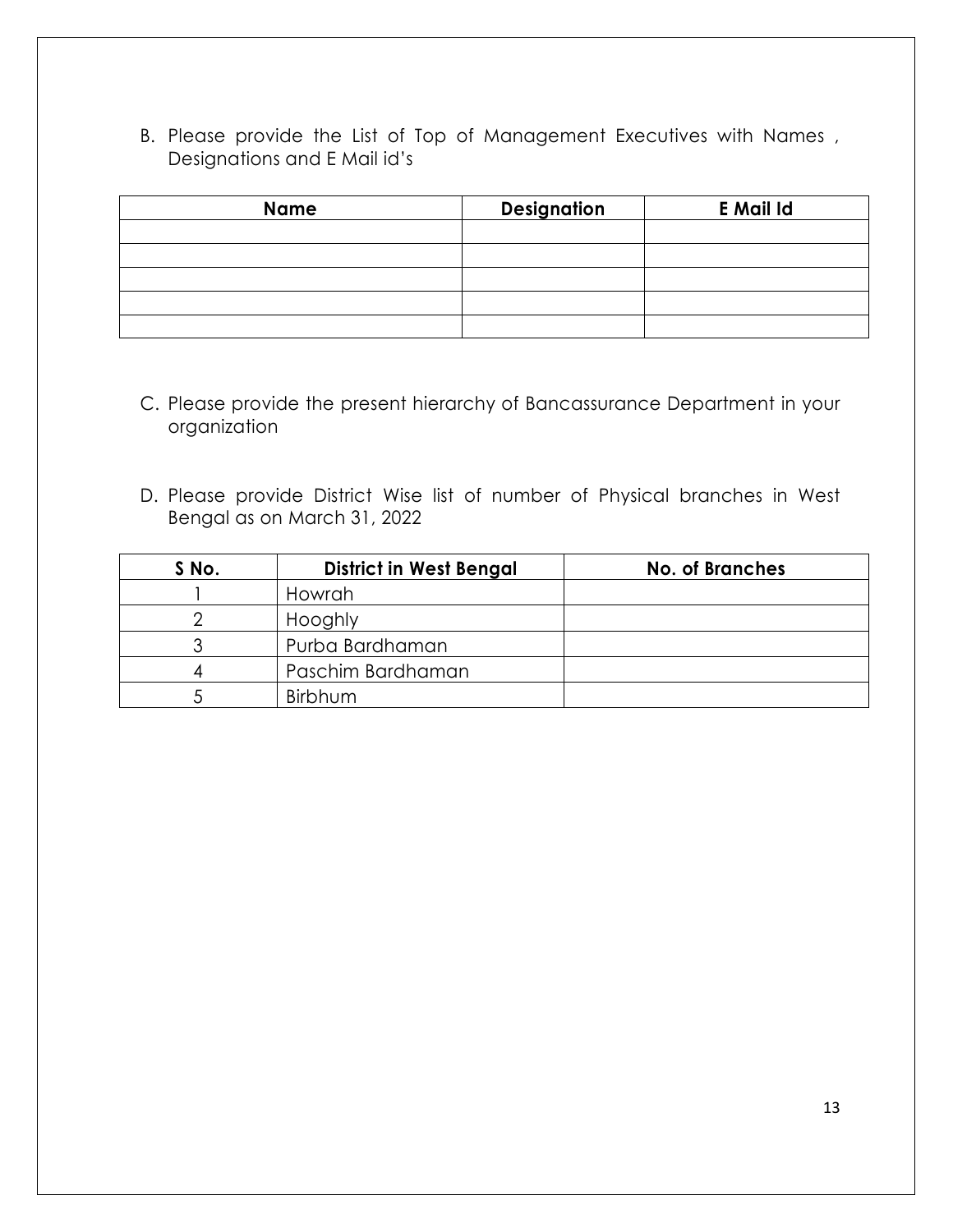# **FORM - 2 BUSINESS INFORMATION**

Details of Premium collected by the insurance company

| SI.<br>No.     | <b>Details</b>                         | 2019-20 | 2020-21 | 2021-22 |
|----------------|----------------------------------------|---------|---------|---------|
|                | <b>Total new business premium</b>      |         |         |         |
| 1 <sub>a</sub> | Single premium                         |         |         |         |
| 1 <sub>b</sub> | Regular premium                        |         |         |         |
| $\mathbf 2$    | <b>Annualized New business premium</b> |         |         |         |
| 3              | <b>Renewal premium</b>                 |         |         |         |
| 4              | <b>Product mix</b>                     |         |         |         |
| 4 <sub>q</sub> | <b>ULIP</b>                            |         |         |         |
| 4 b            | <b>Traditional</b>                     |         |         |         |
| i)             | Par                                    |         |         |         |
| $\mathsf{ii}$  | Non Par                                |         |         |         |
| 5              | Total # of policies                    |         |         |         |
| 6              | Average premium per policy (INR        |         |         |         |
|                | lakhs)                                 |         |         |         |
| $\overline{7}$ | Average sum assured per policy (INR    |         |         |         |
|                | lakhs)                                 |         |         |         |
| 8              | Persistency ratio (%)                  |         |         |         |
| 8<br>a.        | For 13th Month                         |         |         |         |
| 8<br>b         | For 25th Month                         |         |         |         |
| 8<br>C         | For 37th Month                         |         |         |         |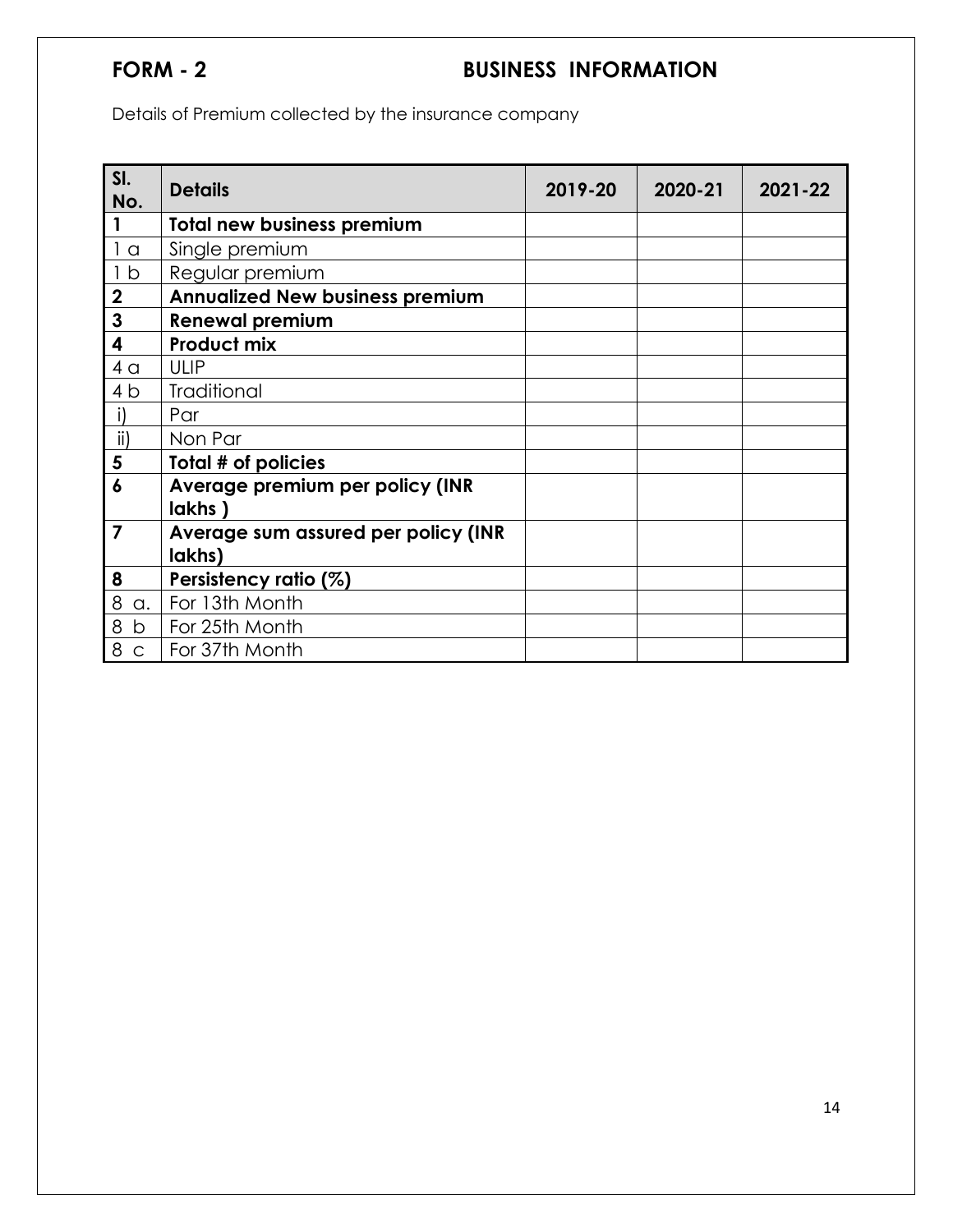# **FORM 3 PRODUCT & COMMISSION**

Please provide the details of the products offered and commission details in the format as given below:

| Name of<br>the<br>Product | Product<br>Category<br>(e.g.<br>Endowment,<br>Money<br>Back, Term<br>etc. | Maximum<br>Commission<br>approved<br>by IRDA | <b>First Year</b><br>Commission<br>payable to Bank* | Renewal<br>Commission<br>payable to Bank* |
|---------------------------|---------------------------------------------------------------------------|----------------------------------------------|-----------------------------------------------------|-------------------------------------------|
|                           |                                                                           |                                              |                                                     |                                           |
|                           |                                                                           |                                              |                                                     |                                           |
|                           |                                                                           |                                              |                                                     |                                           |
|                           |                                                                           |                                              |                                                     |                                           |
|                           |                                                                           |                                              |                                                     |                                           |
|                           |                                                                           |                                              |                                                     |                                           |
|                           |                                                                           |                                              |                                                     |                                           |
|                           |                                                                           |                                              |                                                     |                                           |

*\* Within the permissible IRDA regulations and guidelines.* 

# **FORM 4 IRDA PENALTY & WARNING**

| <b>FY</b> | <b>Amount of Penalty</b> | <b>Reason for Penalty</b> | <b>Warning if any</b> |
|-----------|--------------------------|---------------------------|-----------------------|
| 2021-22   |                          |                           |                       |
| 2020-21   |                          |                           |                       |
| 2019-20   |                          |                           |                       |
| 2018-19   |                          |                           |                       |
| 2017-18   |                          |                           |                       |
| 2016-17   |                          |                           |                       |
| 2015-16   |                          |                           |                       |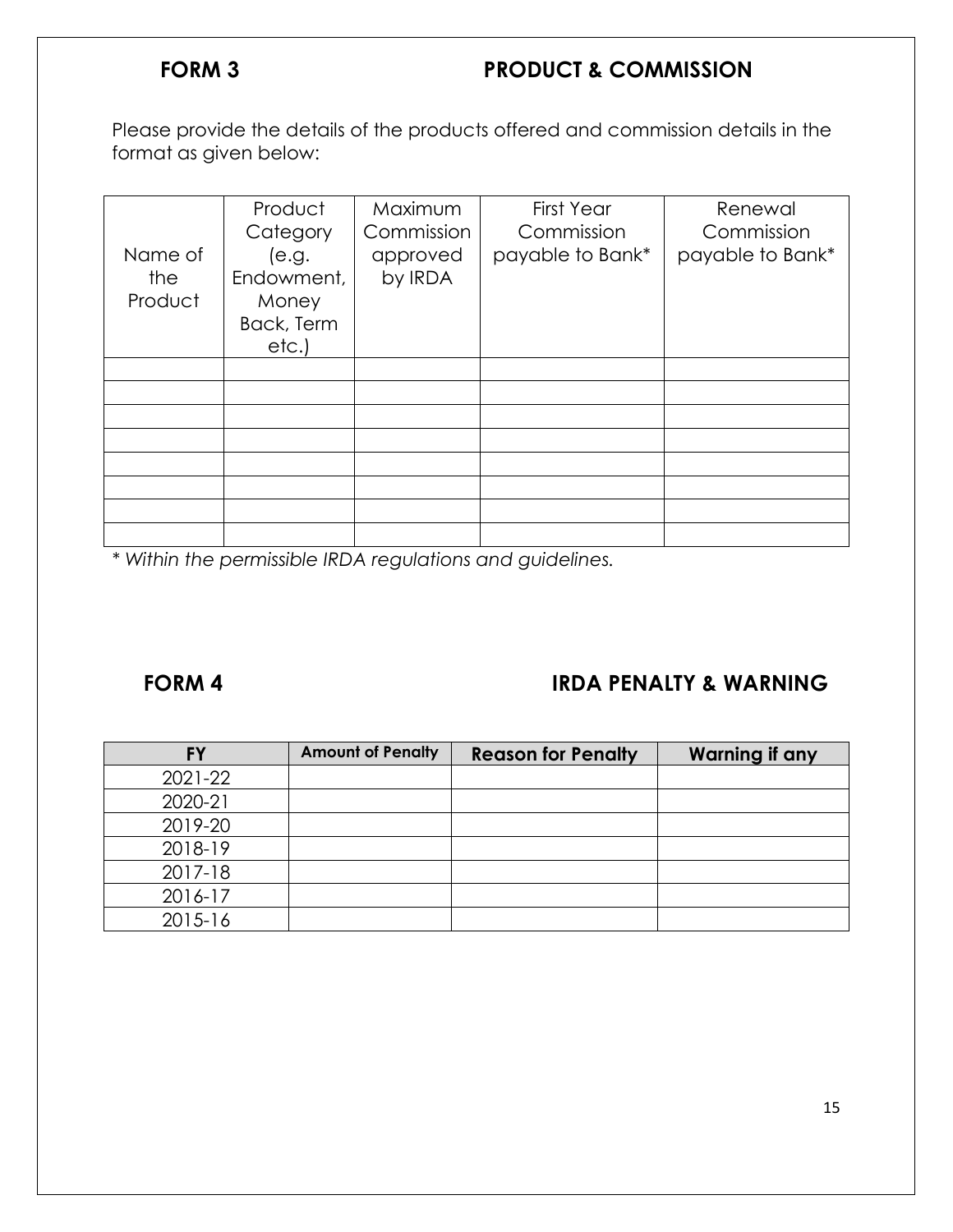# **FORM 5** CLAIM SETTLEMENT

# **INDIVIDUAL CLAIMS STATUS (NUMBER OF POLICIES)**

| <b>Particulars</b>                        | 2019-<br>20 | 2020-<br>21 | $2021 -$<br>22 |
|-------------------------------------------|-------------|-------------|----------------|
| Claims pending at start of year (A)       |             |             |                |
| Claims intimated / booked (B)             |             |             |                |
| Total Claims (C=A+B)                      |             |             |                |
| Claims paid (D)                           |             |             |                |
| Claims repudiated (E)                     |             |             |                |
| Claims Written Back (F)                   |             |             |                |
| Claims pending at end of year (G=C-D-E-F) |             |             |                |

# **INDIVIDUAL CLAIMS STATUS (AMOUNT OF CLAIMS)**

|                                           |       | Rs. IN INR |          |
|-------------------------------------------|-------|------------|----------|
| <b>Particulars</b>                        | 2019- | 2020-      | $2021 -$ |
|                                           | 20    | 21         | 22       |
| Claims pending at start of year (A)       |       |            |          |
| Claims intimated / booked (B)             |       |            |          |
| Total Claims (C=A+B)                      |       |            |          |
| Claims paid (D)                           |       |            |          |
| Claims repudiated (E)                     |       |            |          |
| Claims Written Back (F)                   |       |            |          |
| Claims pending at end of year (G=C-D-E-F) |       |            |          |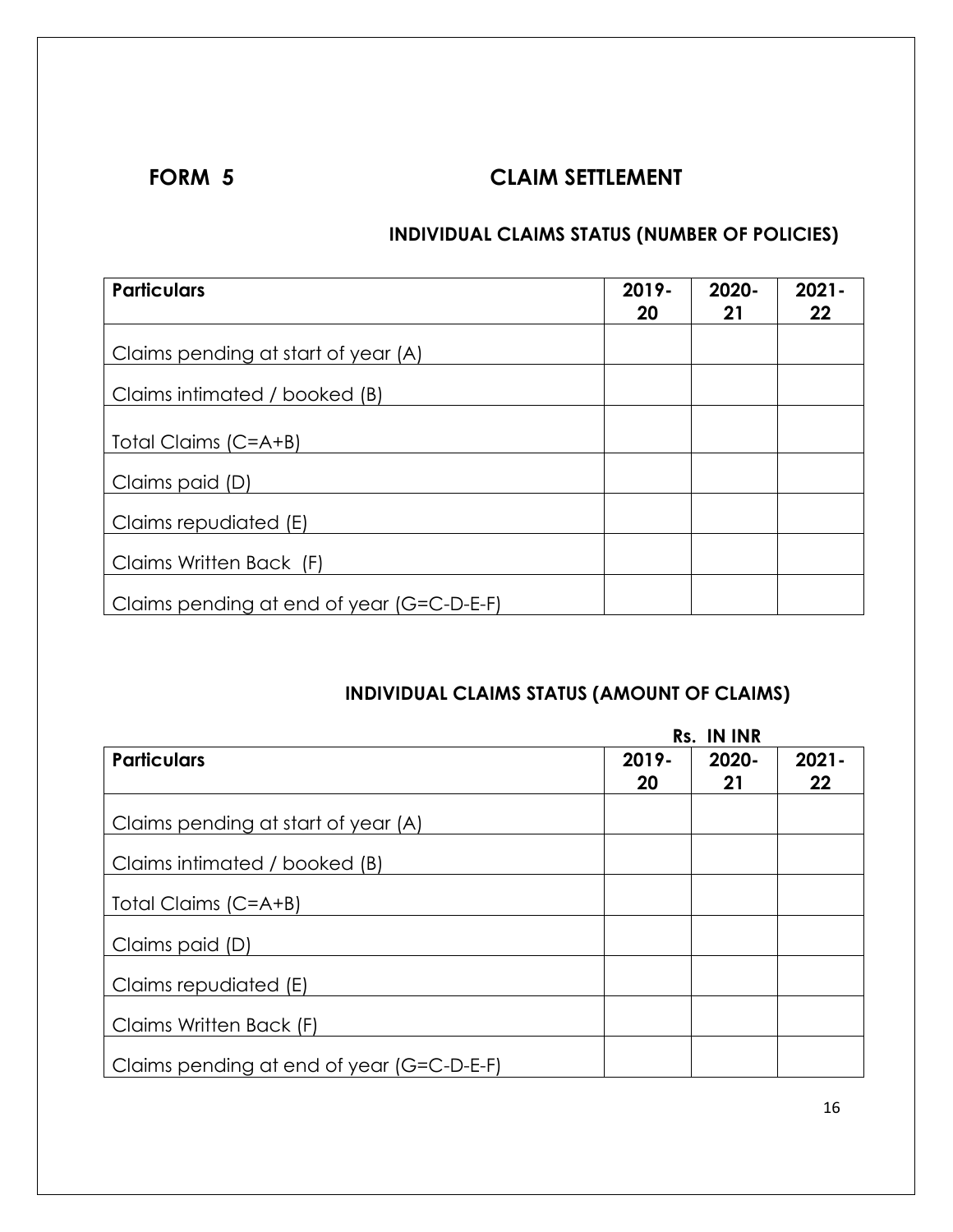# **GROUP CLAIMS STATUS (NUMBER OF CLAIMS)**

| <b>Particulars</b>                        | 2019-<br>20 | 2020-<br>21 | $2021 -$<br>22 |
|-------------------------------------------|-------------|-------------|----------------|
| Claims pending at start of year (A)       |             |             |                |
| Claims intimated / booked (B)             |             |             |                |
| Total Claims (C=A+B)                      |             |             |                |
| Claims paid (D)                           |             |             |                |
| Claims repudiated (E)                     |             |             |                |
| Claims Written Back (F)                   |             |             |                |
| Claims pending at end of year (G=C-D-E-F) |             |             |                |

# **GROUP CLAIMS STATUS (AMOUNT OF CLAIMS)**

|                                           |       | Rs. IN INR |          |
|-------------------------------------------|-------|------------|----------|
| <b>Particulars</b>                        | 2019- | $2020 -$   | $2021 -$ |
|                                           | 20    | 21         | 22       |
| Claims pending at start of year (A)       |       |            |          |
| Claims intimated / booked (B)             |       |            |          |
| Total Claims (C=A+B)                      |       |            |          |
| Claims paid (D)                           |       |            |          |
| Claims repudiated (E)                     |       |            |          |
| Claims Written Back (F)                   |       |            |          |
| Claims pending at end of year (G=C-D-E-F) |       |            |          |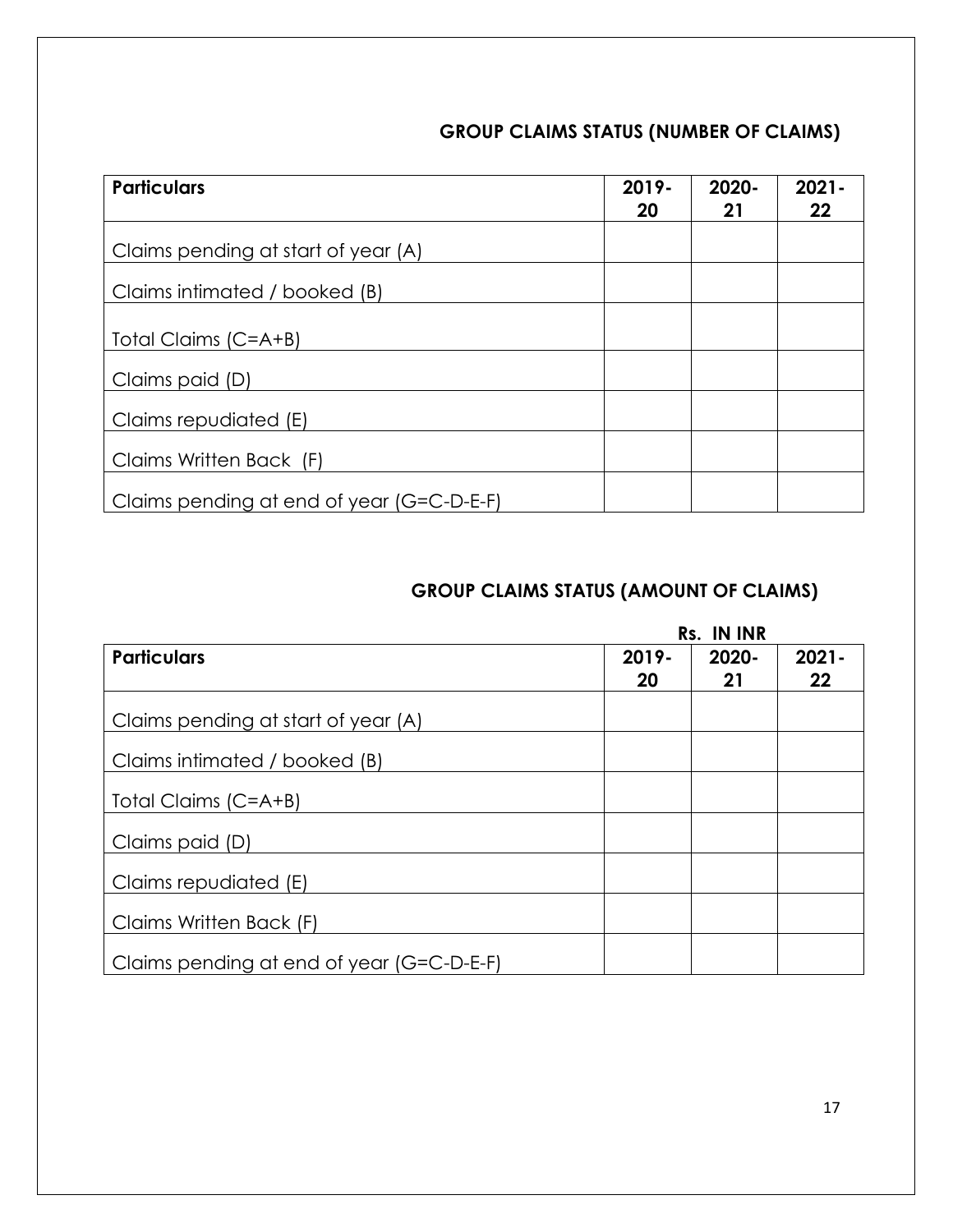# **FORM 6 CHANNEL WISE BUSINESS**

Please provide information as sought below about the business done by the organization

A. Channel wise Business break up

| Rs. IN INR |
|------------|
|            |

|                           |         | <b>Gross Premium</b> |         |
|---------------------------|---------|----------------------|---------|
| <b>PARTICULARS</b>        | 2019-20 | 2020-21              | 2021-22 |
| <b>Agency Channel</b>     |         |                      |         |
| Corporate Agents - Banks  |         |                      |         |
| Corporate Agents - Others |         |                      |         |
| <b>Brokers</b>            |         |                      |         |
| <b>Direct Sales Team</b>  |         |                      |         |
| <b>Others</b>             |         |                      |         |
| <b>TOTAL</b>              |         |                      |         |

# B. Segment wise Business break up (in terms of %)

| Segment               | In terms | of % of Gross Direct Premium |         |
|-----------------------|----------|------------------------------|---------|
|                       | 2019-20  | 2020-21                      | 2021-22 |
| Retail Business       |          |                              |         |
| <b>Group Business</b> |          |                              |         |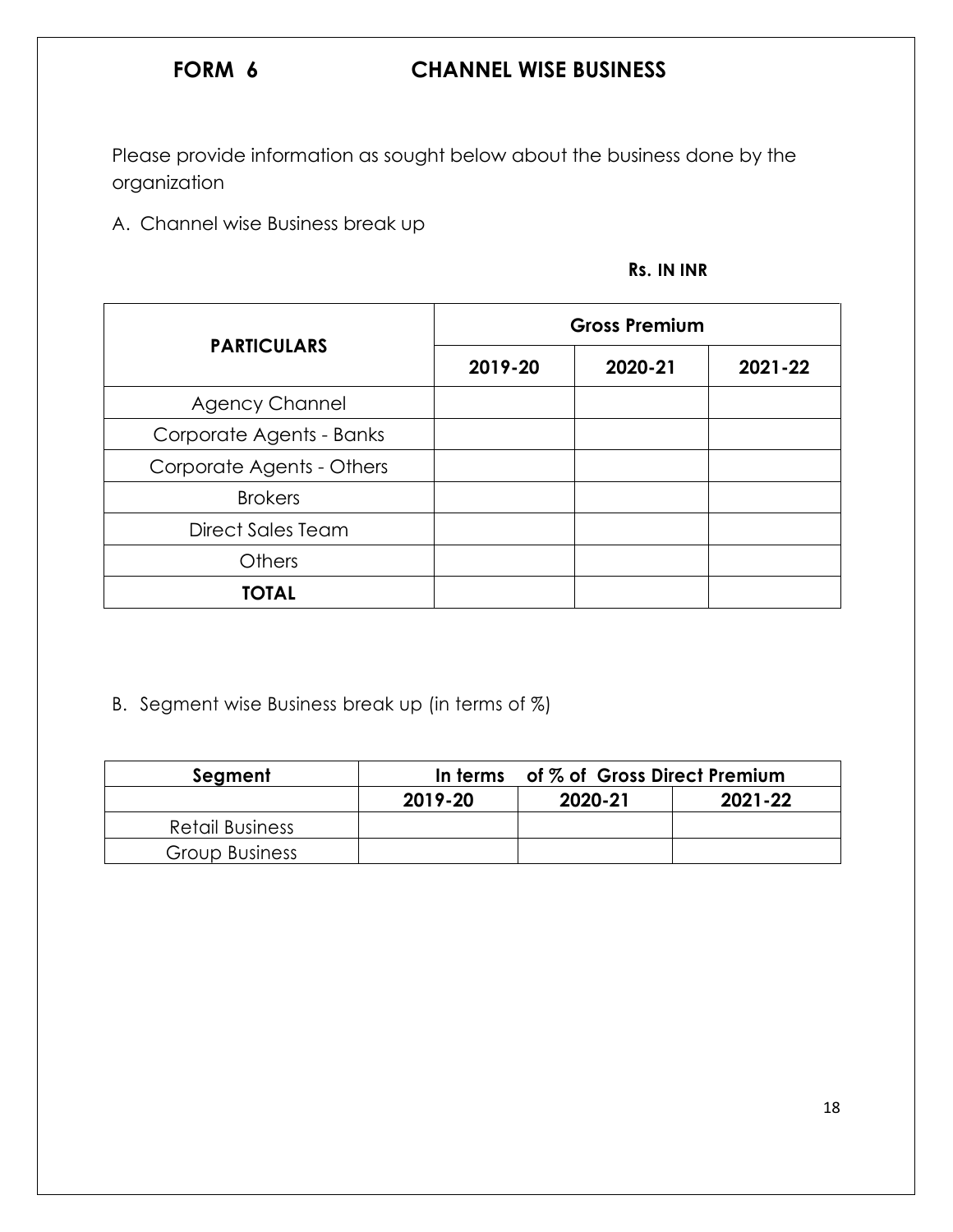# **FORM 7 BANCASSURANCE EXPERIENCE**

A. List of Banks / NBFC"s Acting as Corporate Agent for the organization as on March 31, 2021.

| S No. | <b>Name of the Corporate</b><br>Agent | Nature of<br>Organization<br>(Bank / NBFC) | Date of License (mm/yy) |
|-------|---------------------------------------|--------------------------------------------|-------------------------|
|       |                                       |                                            |                         |
|       |                                       |                                            |                         |
|       |                                       |                                            |                         |
|       |                                       |                                            |                         |

B. List of Banks / NBFC"s having a Master Policy from the Bidder as on March 31, 2021

| S No. | Name of the Bank or<br><b>NBFC</b> | Date of<br><b>Commencement of</b><br><b>Relationship</b><br>(mm/yy) | <b>Name of the Product</b> |
|-------|------------------------------------|---------------------------------------------------------------------|----------------------------|
|       |                                    |                                                                     |                            |
|       |                                    |                                                                     |                            |
|       |                                    |                                                                     |                            |
|       |                                    |                                                                     |                            |

### **FORM 8 BUSINESS & REVENUE ESTIMATE**

A. Please give the Business & Revenue Estimate for next 3 Years for PBGB in accordance to the potential that Bank holds for Life Insurance business.

|                            | Year | Year 2 | Year <sub>3</sub> |
|----------------------------|------|--------|-------------------|
| <b>Est. Premium Per</b>    |      |        |                   |
| Annum                      |      |        |                   |
| <b>Est. Revenue to the</b> |      |        |                   |
| <b>Bank</b>                |      |        |                   |

*Est. - Estimated*

B. Please provide a detailed business strategy & your organization"s approach in order to help the Bank achieve the business & revenue estimate as mentioned in 7 A .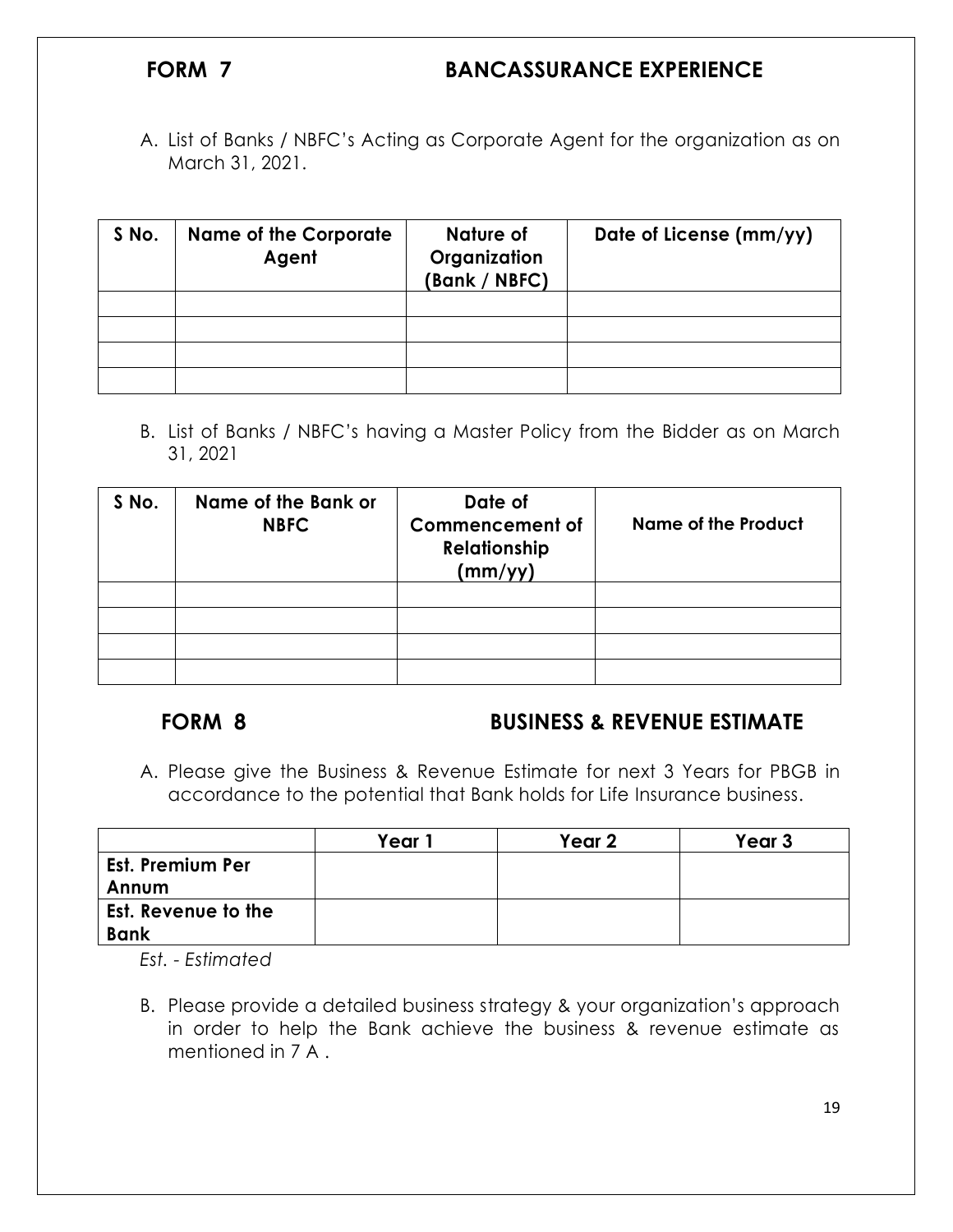# **FORM 9 SUPPORT**

Please elaborate upon the support that your organization will provide to the bank in each of the areas as mentioned below:

| SNo.           | <b>Support Item</b>                 | <b>Strategy / Road Map</b> |
|----------------|-------------------------------------|----------------------------|
|                | <b>Business Potential</b>           |                            |
| $\overline{2}$ | <b>Customer and target Segments</b> |                            |
| 3              | Manpower                            |                            |
| 4              | Training                            |                            |
| 5              | Marketing                           |                            |
| 6              | Operational                         |                            |
| 6              | Claims & Service                    |                            |
| 7              | Grievance Redressal                 |                            |
| 8              | Technology                          |                            |
| 9              | <b>MIS</b>                          |                            |
| 10             | Fee income for the bank             |                            |
|                | Any Other Support (Pls specify)     |                            |

# **FORM 10 PRODUCT CUSTOMIZATION**

Is the insurer open to customizing products based on the bank"s requirements (for individual or group products). Please give atleast 2 examples of product customization for any of the existing relationship (preferably Bank).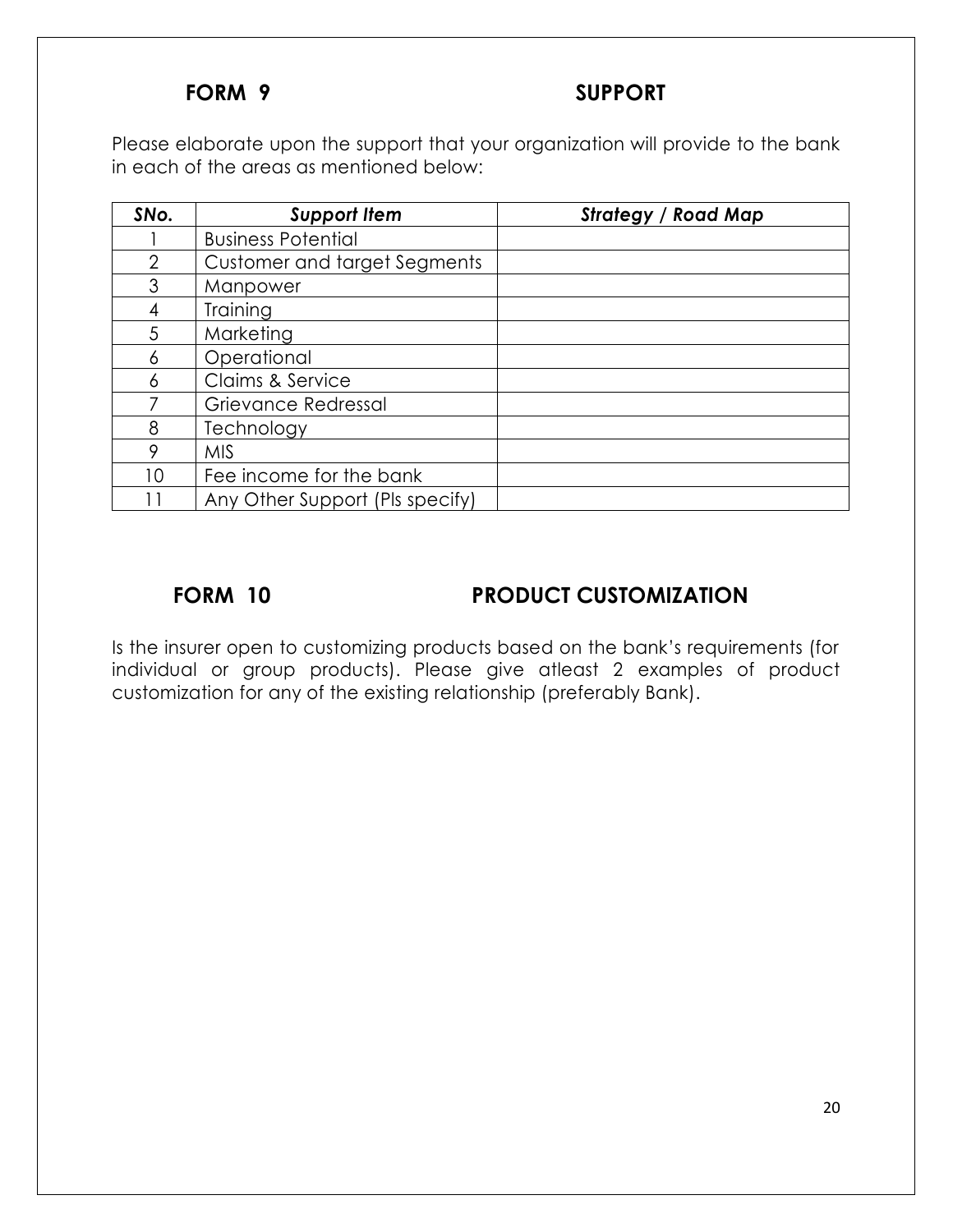# **FORM 11** GRIEVANCE REDRESSAL

Please provide a data pertaining to grievance redressal in the format given below for last 3 FY's

| FY          | <b>Opening</b><br><b>Balance of</b><br>Grievances c/f | <b>Grievances</b><br>reported during<br>the Year | No. of<br>grievances<br>resolved during<br>the year | No. of<br>grievances<br>pending at the<br>end of the year |
|-------------|-------------------------------------------------------|--------------------------------------------------|-----------------------------------------------------|-----------------------------------------------------------|
| $2019 - 20$ |                                                       |                                                  |                                                     |                                                           |
| $2020 - 21$ |                                                       |                                                  |                                                     |                                                           |
| $2021 - 22$ |                                                       |                                                  |                                                     |                                                           |

## **FORM 12 INFORMATION**

| SI <sub>No-</sub> | Parameter                                         | <b>ANSWER</b>       |
|-------------------|---------------------------------------------------|---------------------|
| 1                 | No. of years operation in India                   |                     |
| $\overline{2}$    | Non-Bank Promoted Company (Y/N)                   |                     |
| 3                 | Solvency Ratio                                    |                     |
| $\overline{4}$    | Penalty by IRDAI WITHIN 5 YEARS (Y/N)             |                     |
| 5                 | Claim Settlement Ratio (Group)                    |                     |
| $\overline{6}$    | Grievance Redressal Pending (%) as on<br>31/03/22 |                     |
| $\overline{7}$    | Manpower Support                                  |                     |
| 8                 | Persistency Ratio                                 |                     |
| 9                 | Nos. Physical Branch in our area of operation     | Howrah -            |
|                   |                                                   | Hooghly -           |
|                   |                                                   | Purba Bardhaman -   |
|                   |                                                   | Paschim Bardhaman - |
|                   |                                                   | Birbhum -           |
| 10                | Tie up with PSBs and RRBs                         |                     |
|                   | <b>Total</b>                                      |                     |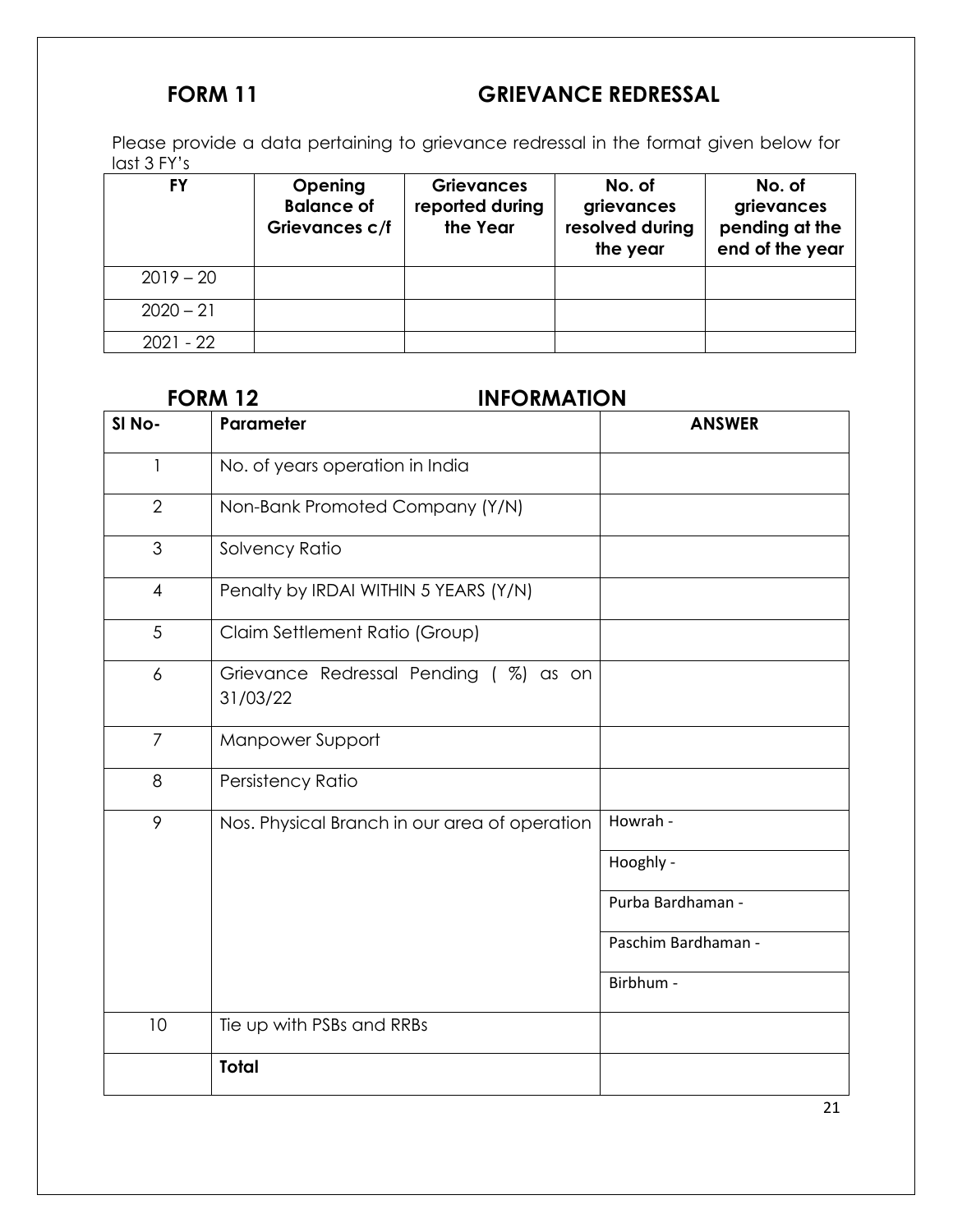# **FORM 13 Bidder's Eligibility Criteria**

|                | <b>Particulars</b>                                 |                             |
|----------------|----------------------------------------------------|-----------------------------|
| S No.          |                                                    | Answer                      |
|                | Should have been registered                        | <b>Attached Certificate</b> |
|                | <b>IRDA</b><br>under<br>the<br>Life<br>with        |                             |
|                | Insurance category (Y/N)                           |                             |
| $\overline{2}$ | <b>IRDA</b><br>Should<br>have<br>valid<br>$\alpha$ | <b>Attached Certificate</b> |
|                | date<br>license<br>$\alpha$ s<br>Οf<br>on          |                             |
|                | submission of RFP response, for                    |                             |
|                | procuring insurance business in                    |                             |
|                | India. $(Y/N)$                                     |                             |
| 3              | solvency ratio as on                               |                             |
|                | 31/03/2022                                         |                             |
| 4              | From how many years                                |                             |
|                | operation in INDIA                                 |                             |
| 5              | Whether comprehensive range                        |                             |
|                | of products to cater to the                        |                             |
|                | various segments of customers                      |                             |
|                | Ś                                                  |                             |
|                |                                                    |                             |
| 6              | Whether bouquet of Insurance                       |                             |
|                | products including Loan                            |                             |
|                | protection products?                               |                             |
| 7.             | Whether black listed within last                   |                             |
|                | 5 years $(Y/N)$                                    |                             |
| 8.             | Claim Settlement Ratio (group)                     | As on 31/03/2022 -          |
|                |                                                    | As on 31/03/2021-           |
|                |                                                    | As on 31/03/2020-           |
| 9.             | Corporate Tie up with how                          |                             |
|                | many PSBs/RRBs?                                    |                             |
| 10.            | Whether any penalty imposed                        |                             |
|                | by IRDA within $3$ years $(Y/N)$                   |                             |
| 11.            | Nos. of Physical Offices in                        | Howrah-                     |
|                | following District                                 | Hooghly-                    |
|                |                                                    | Purba Bardhaman-            |
|                |                                                    | Paschim Bardhaman-          |
|                |                                                    | Birbhum-                    |